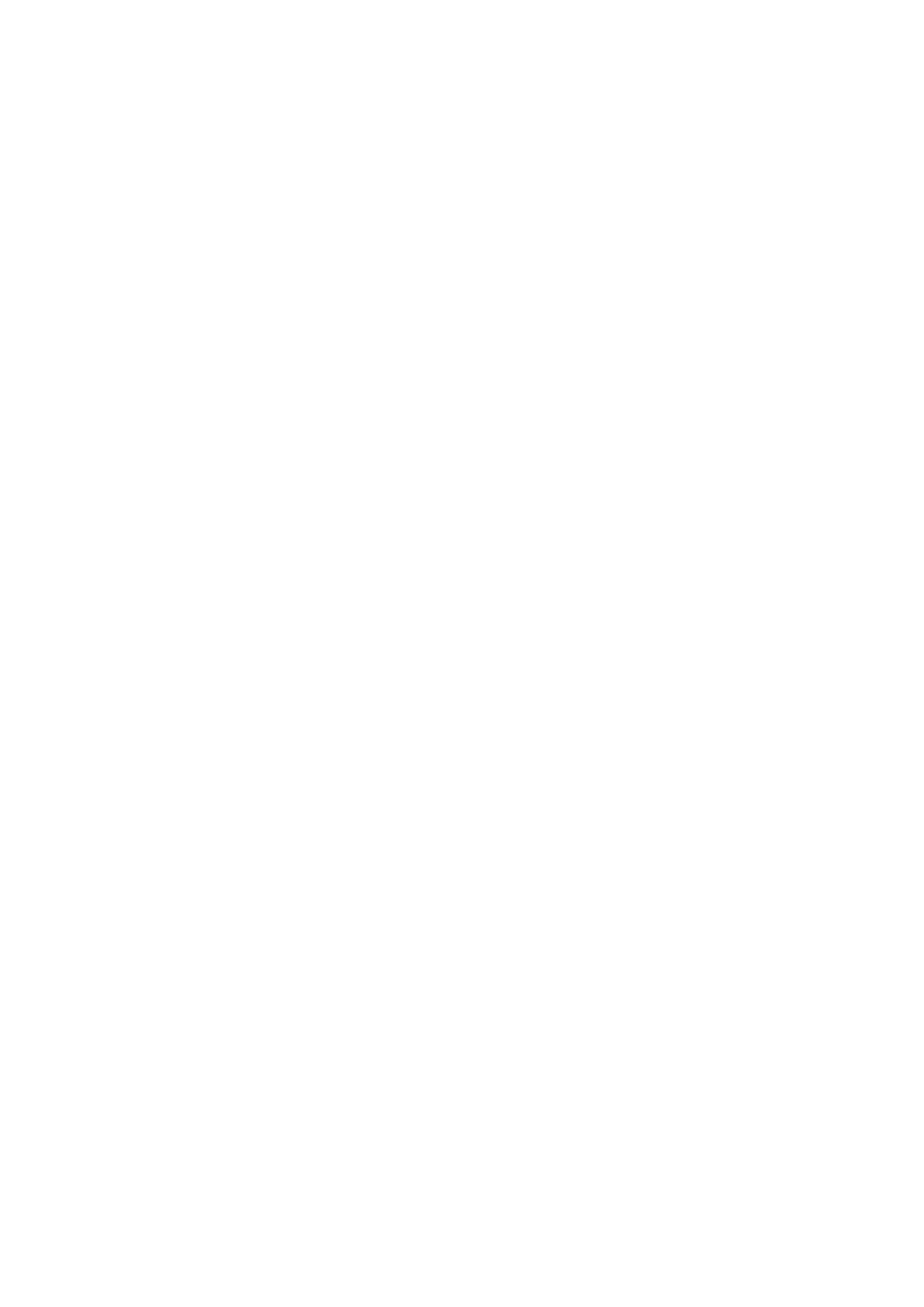European University Institute **Robert Schuman Centre for Advanced Studies** BORDERLANDS Project

# **Periphery under Pressure: Morocco, Tunisia and the European Union's Mobility Partnership on Migration**

Mohamed Limam and Raffaella A. Del Sarto

EUI Working Paper **RSCAS** 2015/75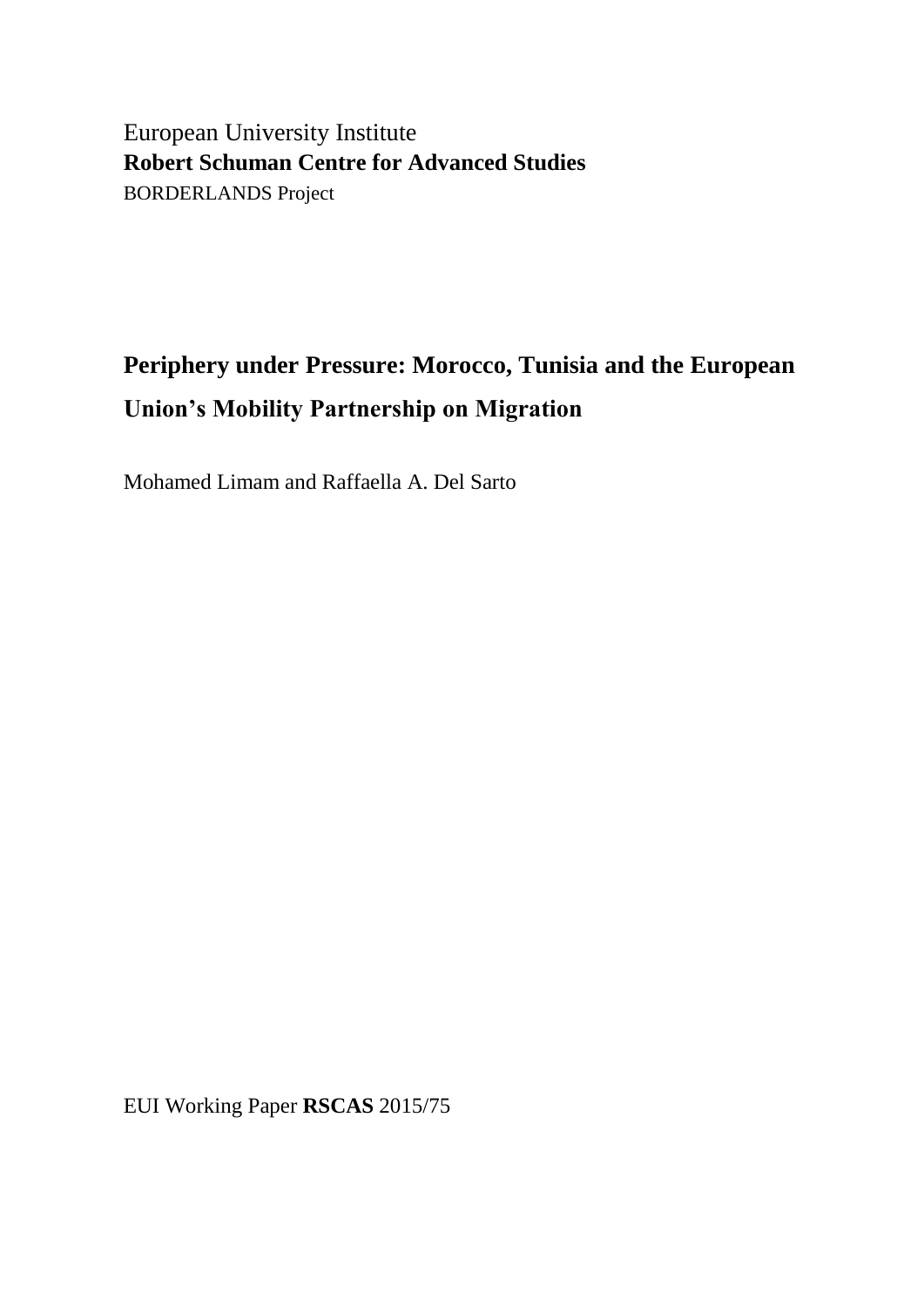This text may be downloaded only for personal research purposes. Additional reproduction for other purposes, whether in hard copies or electronically, requires the consent of the author(s), editor(s). If cited or quoted, reference should be made to the full name of the author(s), editor(s), the title, the working paper, or other series, the year and the publisher.

ISSN 1028-3625

© Mohamed Limam and Raffaella A. Del Sarto, 2015

Printed in Italy, October 2015 European University Institute Badia Fiesolana I – 50014 San Domenico di Fiesole (FI) Italy [www.eui.eu/RSCAS/Publications/](http://www.eui.eu/RSCAS/Publications/) [www.eui.eu](http://www.eui.eu/) [cadmus.eui.eu](http://cadmus.eui.eu/dspace/index.jsp)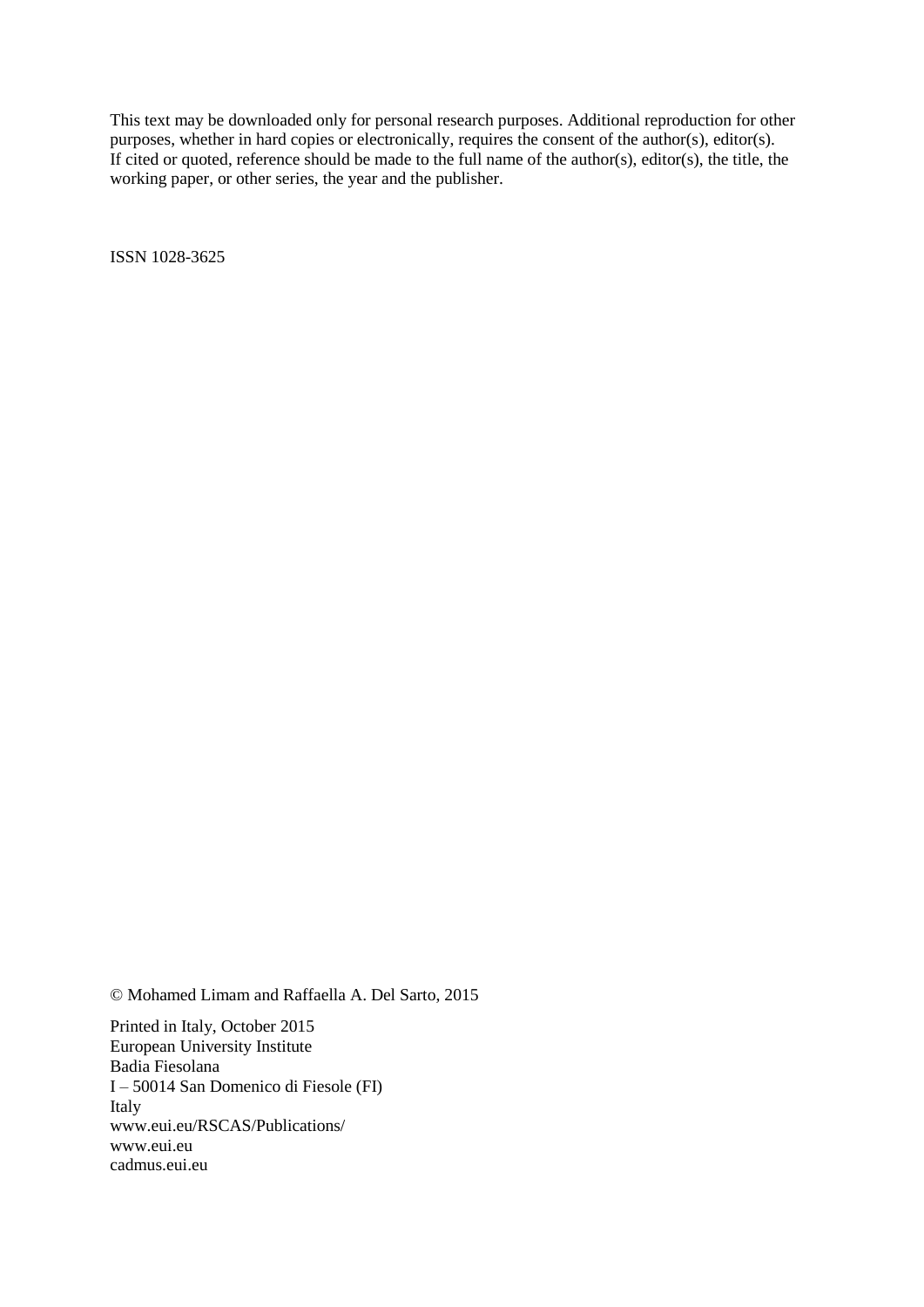## **Robert Schuman Centre for Advanced Studies**

The Robert Schuman Centre for Advanced Studies (RSCAS), created in 1992 and directed by Professor Brigid Laffan, aims to develop inter-disciplinary and comparative research on the major issues facing the process of European integration, European societies and Europe's place in 21<sup>st</sup> century global politics.

The Centre is home to a large post-doctoral programme and hosts major research programmes, projects and data sets, in addition to a range of working groups and *ad hoc* initiatives. The research agenda is organised around a set of core themes and is continuously evolving, reflecting the changing agenda of European integration, the expanding membership of the European Union, developments in Europe's neighbourhood and the wider world.

Details of the research of the Centre can be found on: <http://www.eui.eu/RSCAS/Research/>

Research publications take the form of Working Papers, Policy Papers, and e-books. Most of these are also available on the RSCAS website: <http://www.eui.eu/RSCAS/Publications/>

The EUI and the RSCAS are not responsible for the opinions expressed by the author(s).

# **BORDERLANDS: Boundaries, Governance and Power in the European Union's Relations with North Africa and the Middle East**

Challenging the notion of Fortress Europe, the BORDERLANDS research project investigates relations between the European Union and the states of North Africa and the Mediterranean Middle East (MENA) through the concept of borderlands. This concept emphasises the disaggregation of the triple function of borders demarcating state territory, authority, and national identity inherent in the Westphalian model of statehood. The project explores the complex and differentiated process by which the EU extends its unbundled functional and legal borders and exports its rules and practices to MENA states, thereby transforming that area into borderlands. They are connected to the European core through various border regimes, governance patterns, and the selective outsourcing of some EU border control duties.

The overarching questions informing this research is whether, first, the borderland policies of the EU, described by some as a neo-medieval empire, is a functional consequence of the specific integration model pursued inside the EU, a matter of foreign policy choice or a local manifestation of a broader global phenomenon. Second, the project addresses the political and socio-economic implications of these processes for the 'borderlands', along with the questions of power dynamics and complex interdependence in EU-MENA relations.

Funded by the European Research Council (ERC) within the  $7<sup>th</sup>$  Framework Programme, the BORDERLANDS project is hosted at the Robert Schuman Centre for Advanced Studies, European University Institute, and directed by Professor [Raffaella A. Del Sarto.](http://www.eui.eu/DepartmentsAndCentres/RobertSchumanCentre/People/AcademicStaff/DelSarto.aspx)

For more information: *<http://borderlands-project.eu/Home.aspx>*



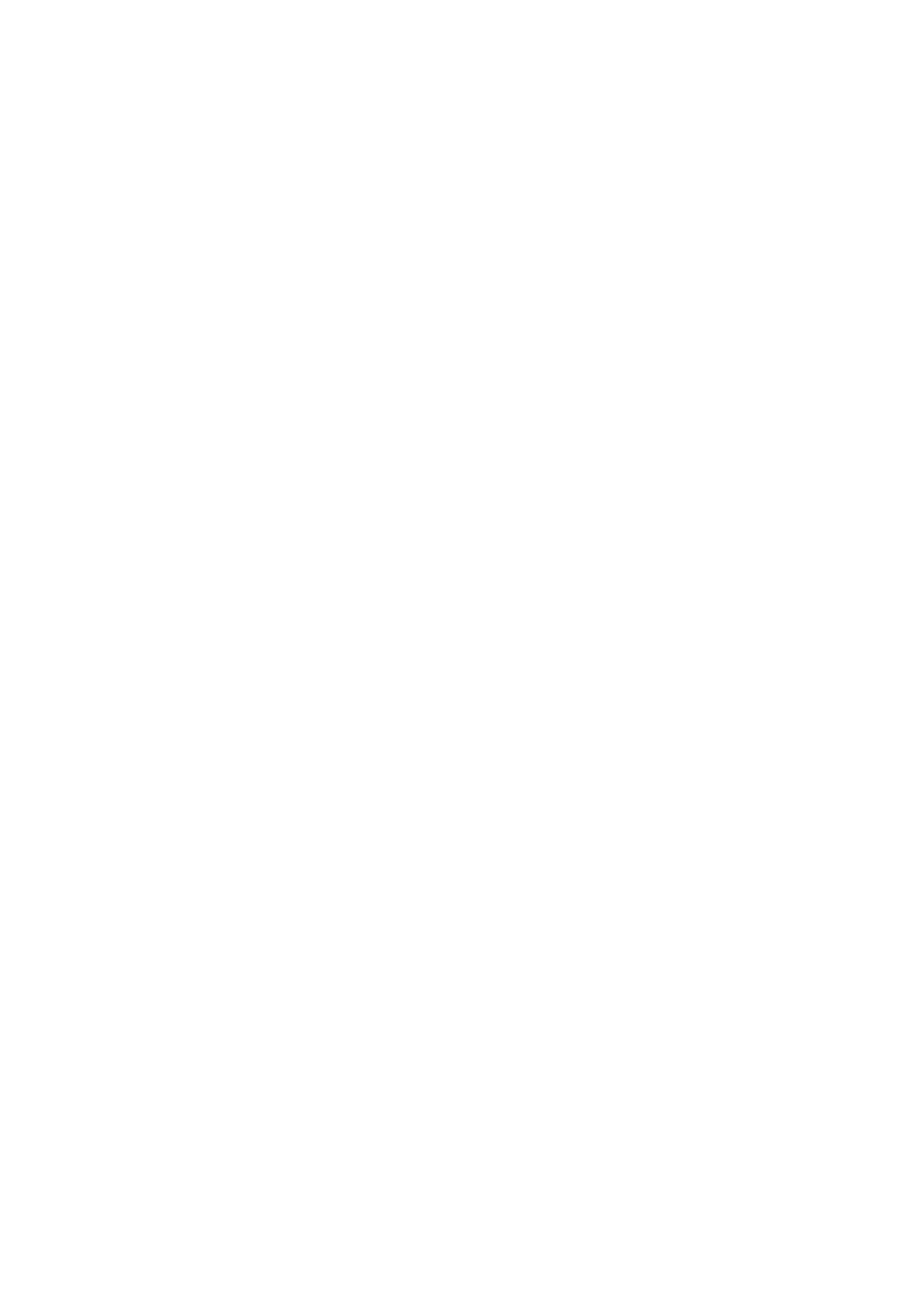#### **Abstract**

Morocco and Tunisia resisted for some time pressure from the European Union to sign readmission agreements. These agreements co-opt states into the EU's migration governance, and include a commitment to cooperation on the expulsion of unwanted migrants in Europe. Their recent acceptance of a largely unbalanced arrangement on the issue, the Mobility Partnership, came at a crucial time in the political history of these two countries. This paper shows that the EU exploited the extremely fragile and uncertain political context after the start of the uprisings, in order to push Morocco and Tunisia to sign up to the Mobility Partnership. What is more, the EU anchored the pursuit of what is a clear EU priority in a normative discourse, effectively linking cooperation on migration to EU support for democratisation in the 'neighbourhood', after the Arab upheavals. The article thus highlights a concrete case in which the EU engaged in realpolitik, using norms and values strategically. However, the normative framing of EU policies also contributed to the construction of an (allegedly) normative EU identity. Hence, the article challenges simplistic notions of 'normative power Europe'.

# **Keywords**

European Union, Tunisia, Morocco, migration, Mobility Partnership, Arab uprising.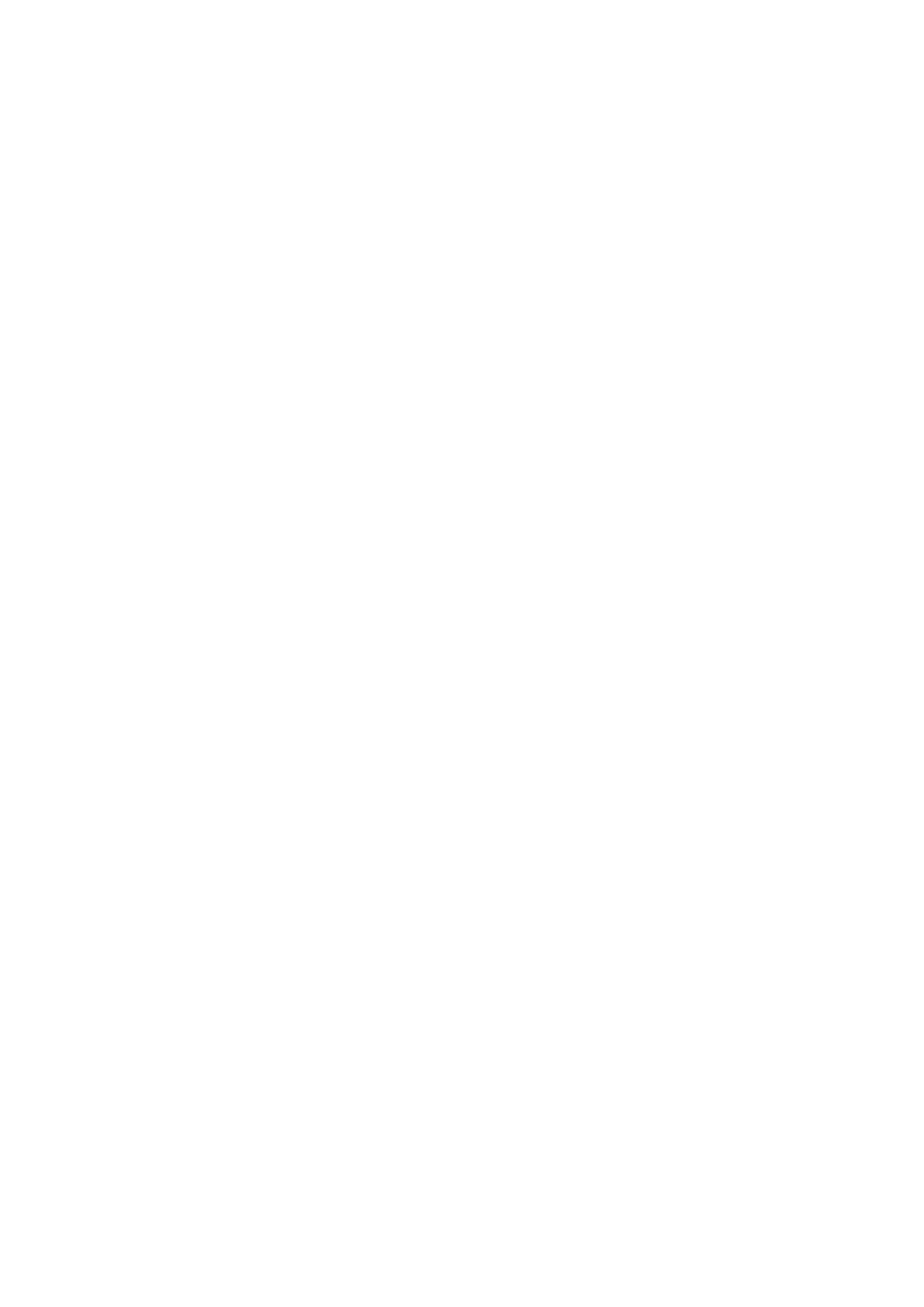#### **Introduction**<sup>1</sup>

The European Union (EU) has been trying for decades to integrate the states of the Middle East and North Africa (MENA) into the models and practices of its migration management. However, until recently, the EU has been unsuccessful in concluding readmission agreements regulating the return of people 'irregularly' residing in the EU, or in obtaining their full cooperation on border management. Attempts to formalize arrangements between FRONTEX, the EU's border agency, and MENA countries have been even less fruitful. In addition to resisting EU pressure, some MENA states even succeeded in taking advantage of the EU's preoccupation with migration, accepting aid, without offering any substantial concessions. Morocco, but also Libya under Qaddafi, are particularly good examples,<sup>2</sup> showing that unequal power relations do not automatically guarantee the smooth imposition of EU policies on the states on its periphery. This situation changed, however, following the start of the Arab uprisings in late 2010 and early 2011. Declaring that the 'European Union has a proud tradition of supporting countries in transition from autocratic regimes to democracies<sup>3</sup>, Brussels formulated a 'new' response to the changing conditions in its southern vicinity shortly after the start of the uprisings. The adequacy of this 'new' policy has been extensively analysed in the literature, with many authors remaining sceptical as to whether the policy is really new.<sup>4</sup> Significantly, however, both Morocco and Tunisia concluded so-called Mobility Partnerships with the EU relatively soon afterwards, with Rabat signing the document on 7 June 2013, and Tunisia signing a draft Mobility Partnership on 18 November 2013 and the full Joint Declaration on the Mobility Partnership on 3 March 2014.<sup>5</sup> In addition to cooperation on border management, i.e. preventing unwanted migration to Europe, these agreements oblige the governments in Rabat and Tunis to 'readmit' Moroccan and Tunisian nationals residing irregularly in the EU. The Moroccan and Tunisian governments would thus cooperate with Brussels in the expulsion of undocumented Moroccan and Tunisian migrants. Importantly, these agreements also cover third-country nationals who entered EU member states through Moroccan or Tunisian exit points. In return for this cooperation, the visa facilitations offered by the EU under the Mobility Partnership for businesspeople and students from the two countries are relatively modest.<sup>6</sup>

We argue that the new political context created by the Arab uprisings is the key variable explaining the sudden cooperation of Morocco and Tunisia with the European Union on migration control after 2011. This new context placed the Moroccan and Tunisian governments in a particularly vulnerable situation, thus allowing the EU to exert a greater pressure on its southern partners, under the cover of a redesigned policy: a policy (allegedly) meant to respond to the desire for democracy in the periphery. Thus, by exploiting the unprecedented fragility of the governments in the periphery, the EU embedded an interest-driven policy within a discourse of supporting democratisation, thereby reasserting the Union's allegedly normative international identity and its self-perception as a 'normative power'. In this regard, Brussels clearly increased its assertiveness, adopting a strategy that relies on the principles

 $\overline{a}$ 

<sup>1</sup> Research for this paper was conducted in the framework of the BORDERLANDS Project, funded by the European Research Council under grant agreement number 263277. The project is directed by Raffaella A. Del Sarto and hosted at the European University Institute, Robert Schuman Centre for Advanced Studies, Florence. The authors would like to thank Jean-Pierre Cassarino, Asli Selin Okyay and an anonymous referee for comments on earlier drafts of this paper, as well as Julie Northey for language-editing.

<sup>2</sup> On Libya see Paoletti, 2011.

<sup>3</sup> European Commission, 2011a: 2.

<sup>4</sup> Schumacher, 2011; Tocci and Cassarino, 2011; Teti, 2012; Bicchi, 2013.

<sup>5</sup> European Commission, 2014.

<sup>6</sup> On the imbalanced nature of the EU's Mobility Partnerships, see Limam, 2013.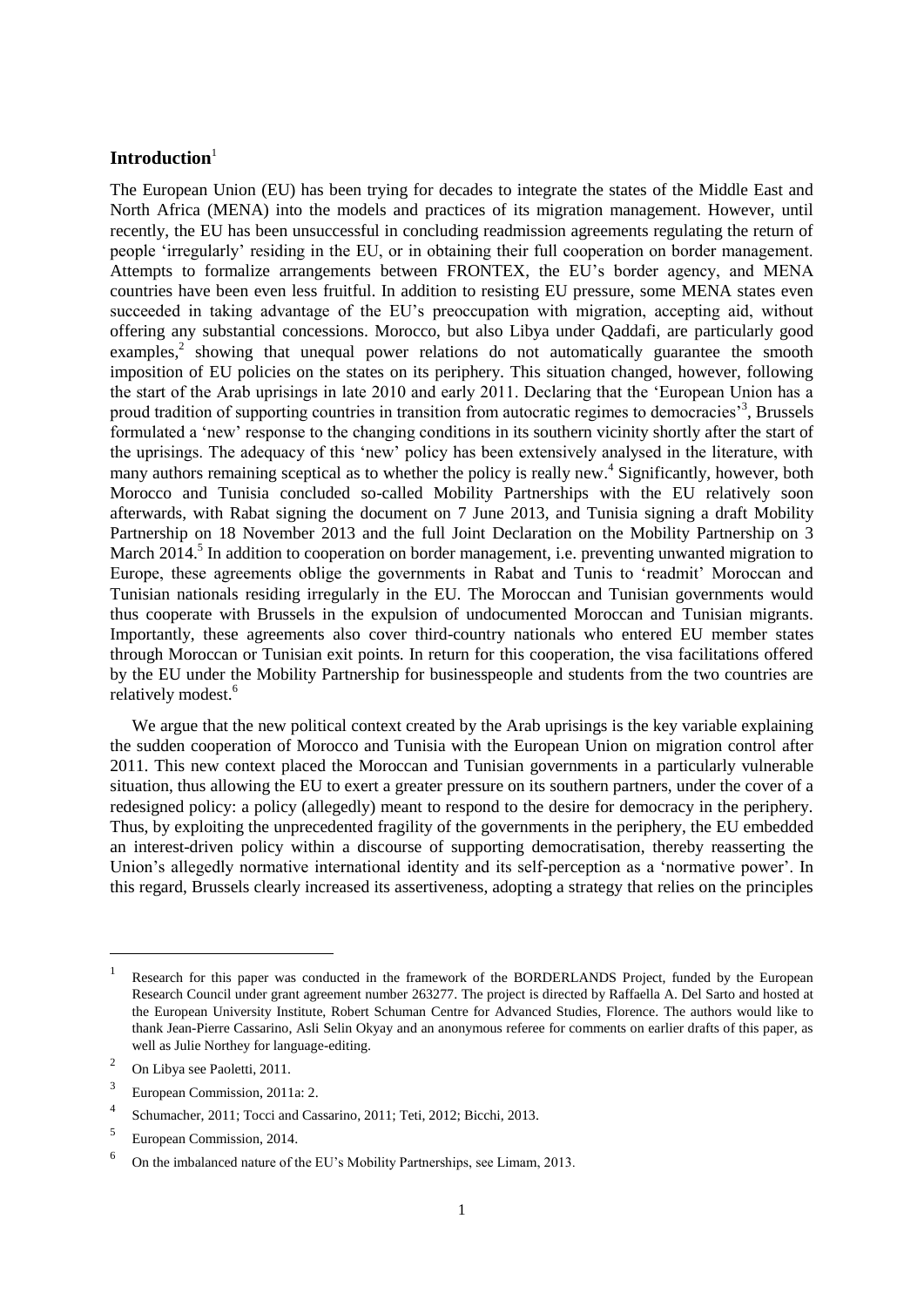of 'normative framing', 'reverse conditionality', and the linkage between the issues of democratic reforms, cooperation on migration, and EU support, as discussed further below.

#### **Values, interests, and the strategic use of norms**

In conceptual terms, the case considered here is significant for two reasons. First, it is a clear example of how the EU adjusts its behaviour according to the specific context of each situation. Second, it is a case of an instrumental use of norms and values in the EU's external relations. The case under consideration thus adds to our understanding on the EU's international role and the impact of its foreign policy on third countries, as well as to the persistent debates in the literature on this matter.

Discussions on the nature of the EU and its foreign policy are marked by skilful attempts to delimit the conceptual framework, defining Europe as either a realist or a normative power. Competing concepts describe the EU as a soft power, a functionalist power, a trade power, a market power, or as an empire.<sup>7</sup> Concurrently, the 'normative power Europe' concept as coined by Ian Manners<sup>8</sup> has remained surprisingly resilient.<sup>9</sup> While the concept is to a large part an ideological construct, as convincingly argued by Cebeci,<sup>10</sup> there have been numerous attempts to qualify the notion,<sup>11</sup> with for instance Manners himself arguing more recently that both interest-driven and normative aspects characterise the EU's international behaviour.<sup>12</sup>

Indeed, a focus on the EU's relationship with its southern periphery evidences that the EU has employed a panoply of tools and strategies; this does not allow us to classify the EU's approach as a purely realist or normative one. In order to achieve its goals related to security, migration and trade in particular, the EU and its member states have regularly used leverage and coercion. In the broader context of EU-MENA relations, however, the EU usually proceeds through a combination of both realist and normative policies. Indeed, all the instruments adopted under the European Neighbourhood Policy (ENP) and the Barcelona Process, with its Association Agreements, were and still are structured simultaneously on both coercion/conditionality and norms diffusion. Regarding the latter, it is significant that over decades of cooperation with its southern partners, the EU has been exporting its rules and practices to these countries through various cooperation and capacity building programmes.<sup>13</sup> The EU has thus clearly acted in a normative way, although this way of 'being normative' may not correspond to what Manners originally had in mind.<sup>14</sup> Thus, this paper confirms that the EU combines and/or selects what it considers as efficient means to attain its goals and serve its interests, to the extent that it sometimes sacrifices the values that are central to its identity. This is the case when the EU remains silent concerning human rights violations or supports authoritarian regimes in its neighbourhood, as it has been doing for years.

Exporting norms and practices depends of course on the interaction with the receiver. It also depends on context. As Wendt has put it, '[a]ctors do not have a "portfolio" of interests that they carry around independent of social context; instead, they define their interests in the process of defining a

 $\overline{a}$ 

<sup>7</sup> See Manners, 2002; Seeberg, 2009, Hyde-Price, 2006; Lavenex, 2014; Meunier and Nicolaidis, 2006; Damro, 2012, Zielonka, 2006; 2013.

<sup>8</sup> Manners, 2002.

<sup>9</sup> See for example Nicolaïdis and Whitman, 2013.

 $10$  Cebeci, 2012.

<sup>11</sup> See for example Diez, 2005; Del Sarto, 2010; Gordon and Pardo, 2014.

<sup>12</sup> Manners, 2010.

<sup>13</sup> See for example Lavenex and Schimmelfennig, 2009.

<sup>14</sup> Del Sarto, 2015.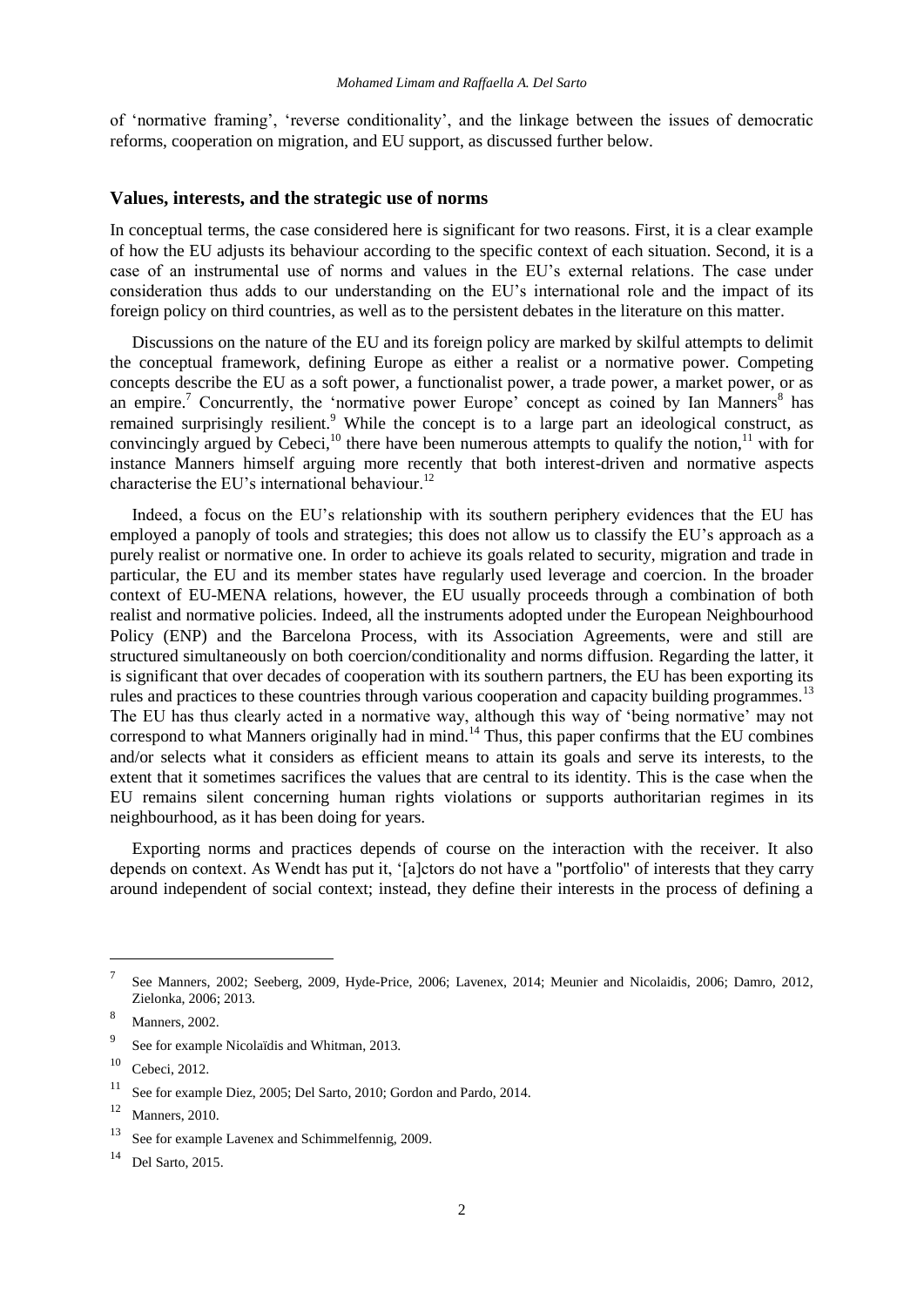situation.<sup>15</sup> Hence, when considering the EU as either a realist or as a normative power, the dispute in the literature has clearly been operating within a false dichotomy.<sup>16</sup>

The question remains, however, as to how norms and a specific order of interests interlock in concrete cases. While Diez highlighted the crucial role played by the normative power concept in the construction of the EU's identity,<sup>17</sup> it is evident that EU interests reflect the history and *raison d'être* of the Union, as constructivist accounts would have it. This explains why, at the rhetorical level, the EU gives top priority to the spreading of stability, prosperity, and democracy beyond EU borders. The Barcelona Process (or Euro-Mediterranean Partnership) and the ENP reproduce exactly this type of discourse and rationale in their key documents.<sup>18</sup> While a profound discrepancy between EU rhetoric and policies towards the southern periphery has been observed for years, $19$  there is yet another option of considering how norms may relate to interests. The case under consideration is an example of a conspicuously *strategic use* of EU norms. Assuming, of course, that EU foreign policy is the result of a complex interaction between different actors and procedures, the pressure exerted on Morocco and Tunisia as regards migration policies shows that the Union has advanced its interests under the cover of EU values. At the same time, and in return, the normative discourse is beneficial to the construction of an (allegedly) normative identity.

In the following sections, we will highlight the manner in which Brussels exploited the new political situation in Morocco and Tunisia following the events of 2011. The popular calls for liberty and dignity in the MENA region allowed the EU to frame its policy in normative terms, while it simultaneously pushed Morocco and Tunisia to accept a key instrument of its migration policy, namely the Mobility Partnership. The example also shows that the relationship between the EU, representing the hegemonic centre, and its periphery cannot be assessed without taking into account the specific context of the interaction. The importance of the 'situated interaction' between actors is of relevance to an understanding of how the EU changes the hierarchy of its interests, and how this in turn leads to an adjustment within its 'normative' identity.

#### **Taking advantage of the fragility of Morocco and Tunisia**

Morocco and Tunisia resisted pressure from the EU to sign a readmission agreement for some considerable time. Indeed, negotiations on a readmission agreement with Morocco were suspended after their fifteenth round in 2010, whereas Tunisia never agreed even to open negotiations on this issue.<sup>20</sup> Their acceptance of a largely uneven Mobility Partnership<sup>21</sup> in 2013 came at a crucial time in their political history. While Morocco and Tunisia have not experienced the same developments, it remains true that the two countries have been deeply affected by the political upheavals that have swept through the MENA region since late December 2010 - January 2011.

In Morocco, King Mohamed VI was quick to announce reforms to contain the rise of the February 20 Movement, which led a large protest movement. In Tunisia, the popular protests resulted in the departure of the long-time authoritarian ruler Zine Al-Abidine Ben Ali. Both countries subsequently entered into a phase of unprecedented political instability and vulnerability, in which the EU offered

l

<sup>15</sup> Wendt, 1992: 398.

<sup>16</sup> Del Sarto, 2015.

<sup>17</sup> Diez, 2005.

<sup>18</sup> Barcelona Declaration, 1995; European Commission, 2004.

<sup>19</sup> See for example Tocci, 2008; Del Sarto and Schumacher, 2011.

<sup>&</sup>lt;sup>20</sup> Interviews with officials from the Tunisian Ministry of Foreign Affairs confirm that the Tunisian authorities preferred negotiating readmission agreements separately with EU member states rather than with the EU as a whole, as this gave them a better bargaining position.

<sup>21</sup> For the origin of the mobility partnership and its development, see Cassarino (2010): 34 ff.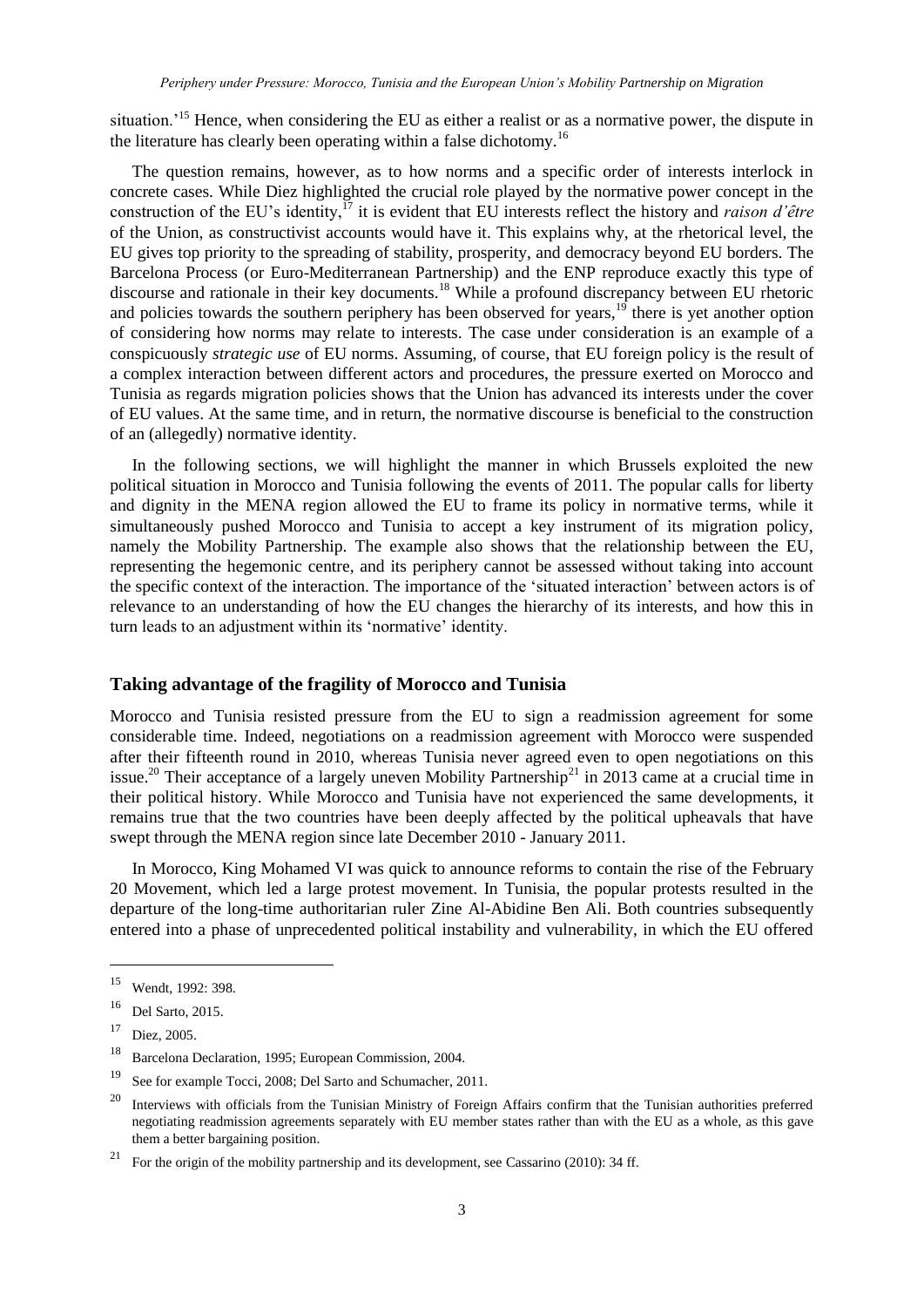extensive financial support for democratic transition, but also exerted exceptional diplomatic pressure on them to sign up to a Mobility Partnership.

As for Morocco, the year 2011 was marked by major political developments. Reflecting the aspirations of Moroccan society, the February 20 Movement (M20) took the lead in calling for a 'democratic constitution to be drafted by an elected Constituent Assembly representing, thus, the real will of the people'.<sup>22</sup> To calm the situation, in February 2011 the regime established an Economic and Social Council (CES). In early March, it ordered the transforming of the Advisory Council on Human Rights (CCHR) into a 'National Council for Human Rights (CNDH)', while appointing a former president of the Moroccan Forum for Truth and Justice as the secretary general of the council.

On 9 March 2011, the king himself announced 'comprehensive constitutional reforms', to be approved by a referendum. The next day, the Advisory Committee for the Revision of the Constitution (CCRC) was created and a week later, the institution of 'Ombudsman' was created. Thereafter, a new constitution was drafted and adopted by popular referendum on 1 July 2011. On 25 November of the same year, parliamentary elections were held. A governmental coalition led by the Islamist Justice and Development Party was formed on 3 January 2012, and obtained the confidence of the parliament a few weeks later.

The king's actions left the population still sceptical about the sincerity of his commitment to constitutional and democratic reform. Indeed, the 'royal speech of 9 March 2011 is seen as both a recognition of the M20 movement and as an attempt to cut the grass under its feet.<sup>23</sup> On the other hand, the speech represented a quest for legitimacy that the Moroccan regime was trying to turn to its advantage. As Bennani-Chraïbi and Jeghllaly noted, 'international reactions were quick: the king is cited by the Western powers, and the European Union expresses its satisfaction with a tangible increase in financial assistance to Morocco.'<sup>24</sup>

Beyond financial support, for a regime that is facing a major political crisis, ensuring the political backing of its foreign allies, in this case the EU, is crucial. Indeed, the cases of Egypt and Tunisia demonstrated that the EU eventually sided with the population, against the regimes of Mubarak and Ben Ali, respectively. Visiting Morocco on 7 February 2011, when the political situation was still in turmoil, then-EU Commissioner for Enlargement and the European Neighbourhood Policy Štefan Füle declared in the presence of the Moroccan foreign minister: 'It seems to me that we should draw some lessons from what has happened in Tunisia and Egypt. To me, one of the lessons learned is that [...] governments should never underestimate the legitimate aspirations of young people for access to work, liberty of expression and participation in political and civic life of their society.<sup>25</sup>

It is difficult not to see the link between the statement by Commissioner Füle, and the process initiated in Morocco a month later with the king's announcement of political reforms. The EU adopted the role of kingmaker, or at least of key actor, regarding the stability or instability of regimes in the MENA region. We assume that this new posture was successful, allowing the EU to exploit the political context and to turn the situation to its advantage, as discussed further below.

As for Tunisia, in less than a year, between 14 January and 24 December 2011, the country had seen three successive presidents, three prime ministers and four governments. After the election of a National Constituent Assembly on 23 October 2011 and until March 2013, two successive prime ministers led the government, with the first one resigning after the assassination of the leader of an opposition party. Six months later, a second political assassination, targeting the head of another

<sup>22</sup> Bennani-Chraïbi and Jeghllaly, 2012.

<sup>23</sup> *Ibid*., p. 883; authors' translation.

<sup>24</sup> *Ibid*., authors' translation

 $25$  European Commission, 2011b; authors' translation.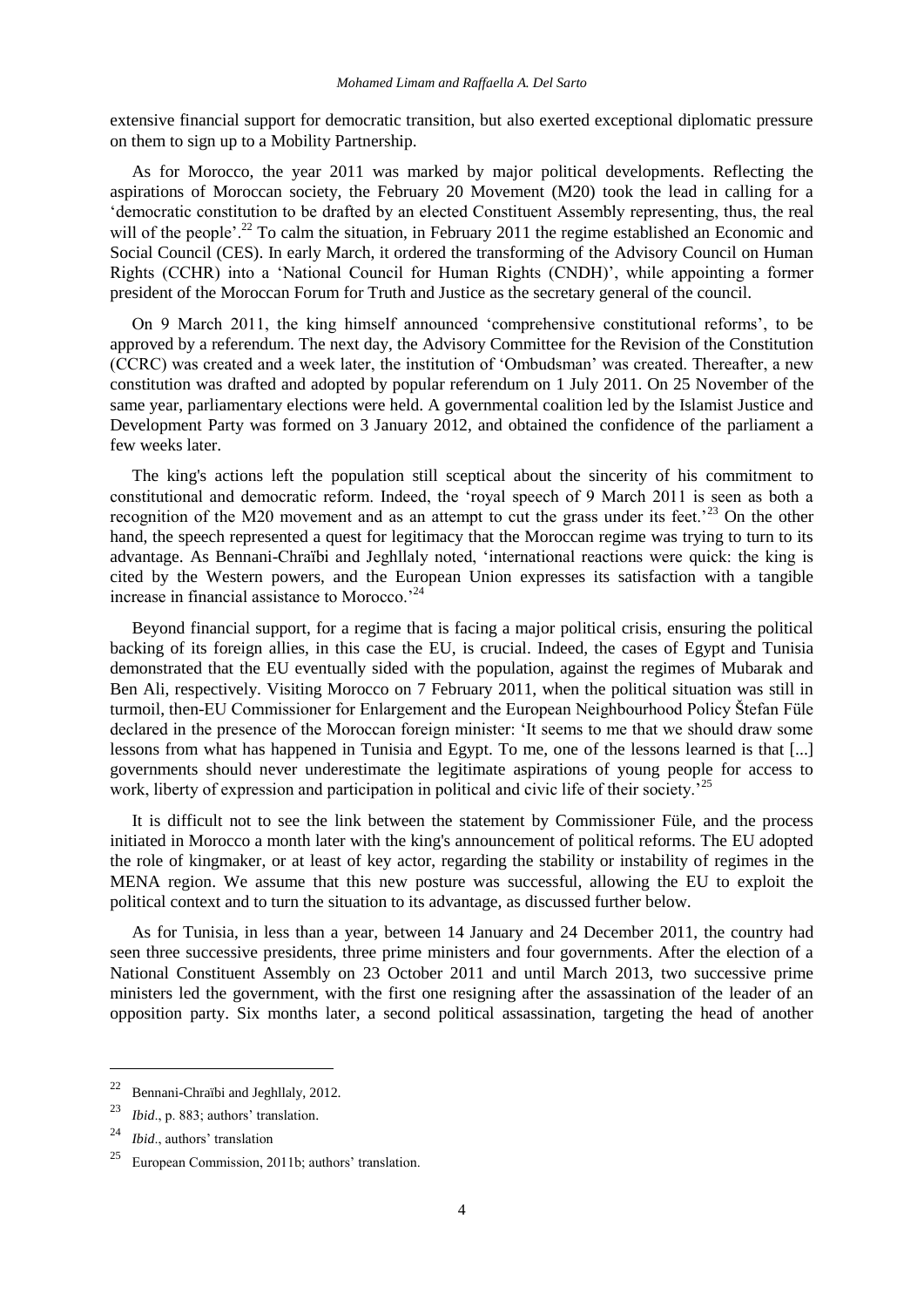opposition party and member of the Constituent Assembly, plunged the country into a serious political crisis.

On the security front, Tunisia did not experience any respite following these events. An assault on the U.S. Embassy in September 2012 was followed by the assassination of two opposition leaders in February and July 2013, respectively, as mentioned. After July 2013, the process of democratic transition in Tunisia was stalled, with recurrent terrorist attacks punctuating the already fragile political situation in the country. In this highly unstable political environment, and considering the dire economic situation of the country, the government of Tunisia was unlikely to put the management of migration on the top of its political agenda.

How did the European Union react to these major changes in its southern periphery? To be sure, the protest movement starting in December 2010 in Tunisia surprised many, including the EU. After a period of hesitation, and after it decided to back the popular protest movements, Brussels started to produce a number of official documents in response to the new situation. We will mention only the most important for our purposes. On 8 March 2011, the European Commission and the High Representative of the Union for Foreign Affairs and Security Policy published a Joint Communication issued 'A Partnership for Democracy and Shared Prosperity with the Southern Mediterranean<sup>'26</sup>. On 25 May 2011, another document with the title 'A New Response to a Changing Neighbourhood'<sup>27</sup> was published. Both documents stressed the EU's firm commitment to supporting the aspirations of the people for democracy and change in the southern neighbourhood, presenting this commitment as an obligation deriving from Europe's own experience. While emphasising that the EU 'has to take the clear and strategic option of supporting the quest for the principles and values it cherishes $^{28}$ , Brussels' response to the unfolding events consisted in an offer to increase humanitarian assistance, support for democracy and institution-building as well as the promotion of inclusive economic development.

EU representatives made the Union's commitment to, and support for democracy, in 'the neighbourhood' very clear. For instance, on 12 April 2011 the President of the European Commission José Manuel Barroso visited Tunisia. While qualifying the events in Tunisia as a 'historical moment', Barroso recalled the fact that 'thirty years ago, I myself experienced the democratic transition of my own country, Portugal. I was 18 and know what it did require. Democracy created a lot of expectations. It needs patience every day. In this time of hope, but also of huge challenges, my message to Tunisia is clear: Europe is with you! And we remain with you.<sup>29</sup>

The EU's response to the changing neighbourhood, however, also entailed a renewed focus on the issue of migration. One day before the Commission published the 'New Response to a Changing Neighbourhood' document, it released a communication called 'A Dialogue for Migration, Mobility and Security with the Southern Mediterranean Countries'.<sup>30</sup> It is worth noting that the abovementioned 'New Response to a Changing Neighbourhood' also includes important provisions on migration, listed under the euphemistic heading 'Tackling the challenges of mobility'. These documents were to be followed on 18 November 2011 by another communication entitled 'Global Approach to Migration and Mobility (GAMM)'.<sup>31</sup>

The issue of migration was, and has remained, a major driver of EU policies, sitting somewhat uneasily with the rhetoric of wanting to support democratic change, liberty and dignity in the neighbourhood. In fact, European diplomacy began to be particularly active on migration issues from

<sup>26</sup> European Commission, 2011c.

<sup>27</sup> European Commission, 2011a.

<sup>28</sup> European Commission, 2011a: 2.

<sup>29</sup> European Commission, 2011d.

<sup>30</sup> European Commission, 2011e .

<sup>31</sup> European Commission, 2011f .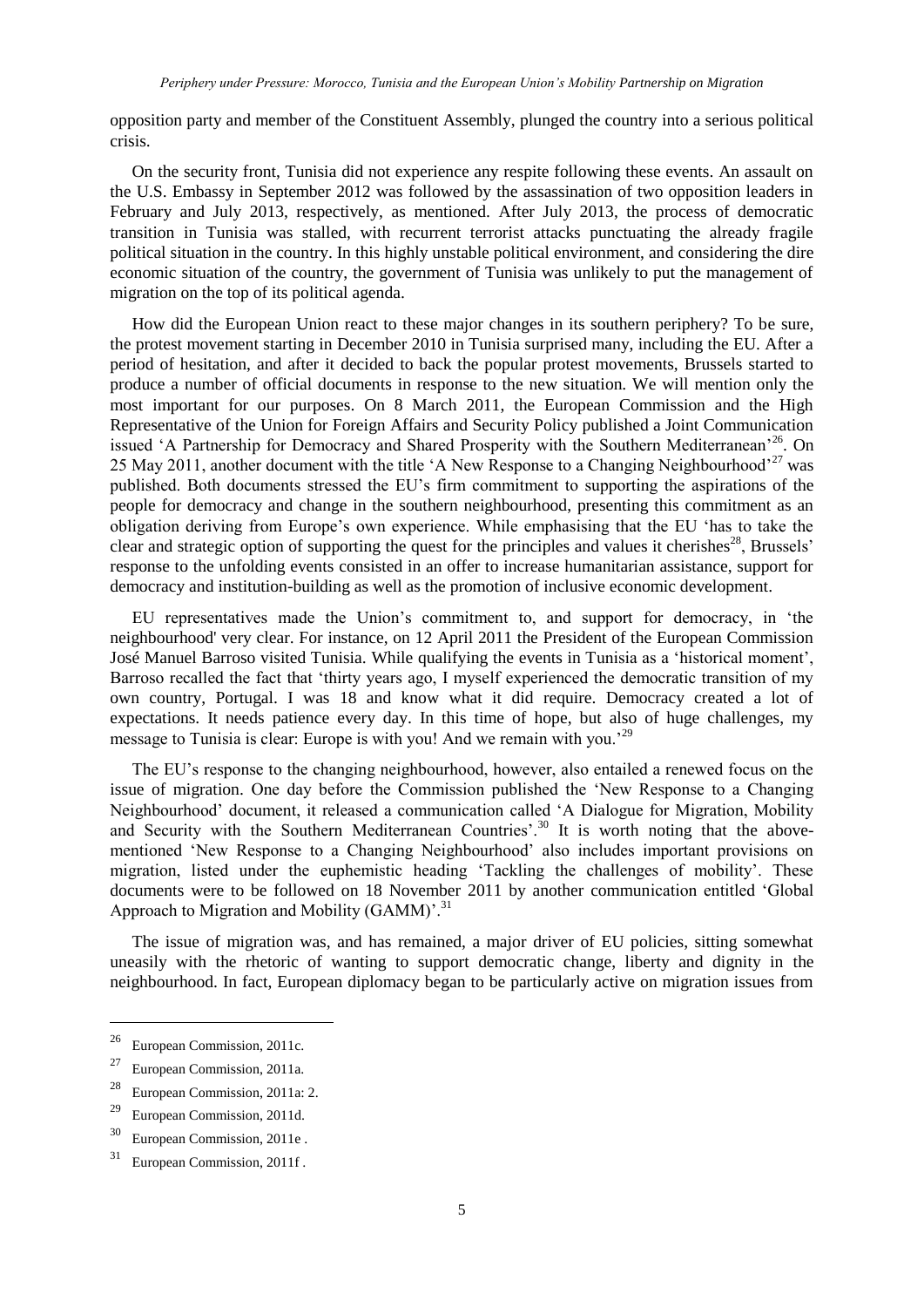14 February 2011 onwards. Why is this date important? It is significant because it marked the beginning of the exodus of thousands of people fleeing Tunisia and Libya, embarked on makeshift vessels, to reach the coasts of Malta and Italy. This influx provided the EU with the opportunity to put back on the table the issue of readmission, a subject it had been trying to broach for years, but to no avail.

It is worth noting that Barroso's visit to Tunisia took place four months after the departure of Ben Ali, and a little less than two months after the mass migration to Lampedusa, the Italian island off Sicily. During his visit, Barroso addressed the issue of migration, stressing that: 'It is true that 25,000 people is not too much, but considering the small island which has a population of 6,000 people, it can actually be the cause of some concerns. We must understand these concerns. That is why we must work together to prevent this from becoming a problem.<sup>32</sup> Some would say that this was an inappropriate context in which to seek to address the migration issue, but it is certain that, from the EU's perspective, the timing for pressing for concessions from a weak and vulnerable Tunisian government was certainly ideal.

Tested with some success, from the EU's perspective, with its eastern neighbours, the so-called Mobility Partnerships incorporate cooperation on migration control and readmission, while offering in return some visa facilitation for businesspeople and students, as noted above. Throughout 2011, 2012 and 2013, the EU stepped up its diplomatic pressure on Tunisia as well as Morocco, cajoling them to sign up to these Mobility Partnerships. Concerning Morocco, EU officials visited Rabat as part of the 'dialogue on migration, mobility and security' on six occasions between October 2011 and early 2013.<sup>33</sup> Two EU official missions are worth mentioning: First, the visit of Commissioner Füle on 7 February 2011, which took place a few days before the radicalization of the popular protests led by the 20 February movement. These demonstrations would prompt King Mohammed VI to announce farreaching reforms a month later, as mentioned above. A second EU high-level mission saw the then-President of the European Commission and Cecilia Malmström, then EU Commissioner for Home Affairs, visiting Rabat on 1 March 2013. Malmström was responsible for the final draft of what would become the 'Joint Declaration on Mobility Partnership' of 7 of June 2013.

Tunisia saw similar diplomatic activity on the side of the EU. Among others, Commissioners Malmström and Füle visited Tunis on 31 March 2011. Additional visits to Tunis by Commissioner Füle took place in September 2011, July 2012 and March 2013, with Barroso visiting the Tunisian capital in April 2012. In all these visits, European representatives reiterated the EU's support to Tunisia. However, they also stressed that this support would be conditional not only on the efforts that Tunisia made in the continuation of the process of democratic transition, but also on its cooperation on migration. This significant EU diplomatic activity was eventually rewarded by the signing of a draft Mobility Partnership document on 18 November 2013.<sup>34</sup>

#### **Conditionality, issue-linkage and the EU's strategic use of norms**

The new political context described above allowed the EU to advance its strategic interest as regards migration control, which Brussels often associates with security policy. The success in this regard resulted from a review of the EU's approach. Four elements of this new approach stand out: First, a

l

<sup>32</sup> European Commission, 2011g; authors' translation.

<sup>33</sup> EU missions took place on 13 October 2011, 6 December 2011, 28 May 2012, 18 and 19 October 2012, 14 and 15 February 2013, and 28 February 2013.

Interestingly, the Tunisian Ambassador to the EU signed the agreement, not the government. This may raise the question of the extent of effective control exercised by the En-Nahda-led government on Tunisian politics. It may however also indicate that by delegating the signing of the agreement to the ambassador, the Tunisian government sought to 'hide' this highly unpopular measure from public opinion. We are thankful to Jean-Pierre Cassarino for bringing this point to our attention.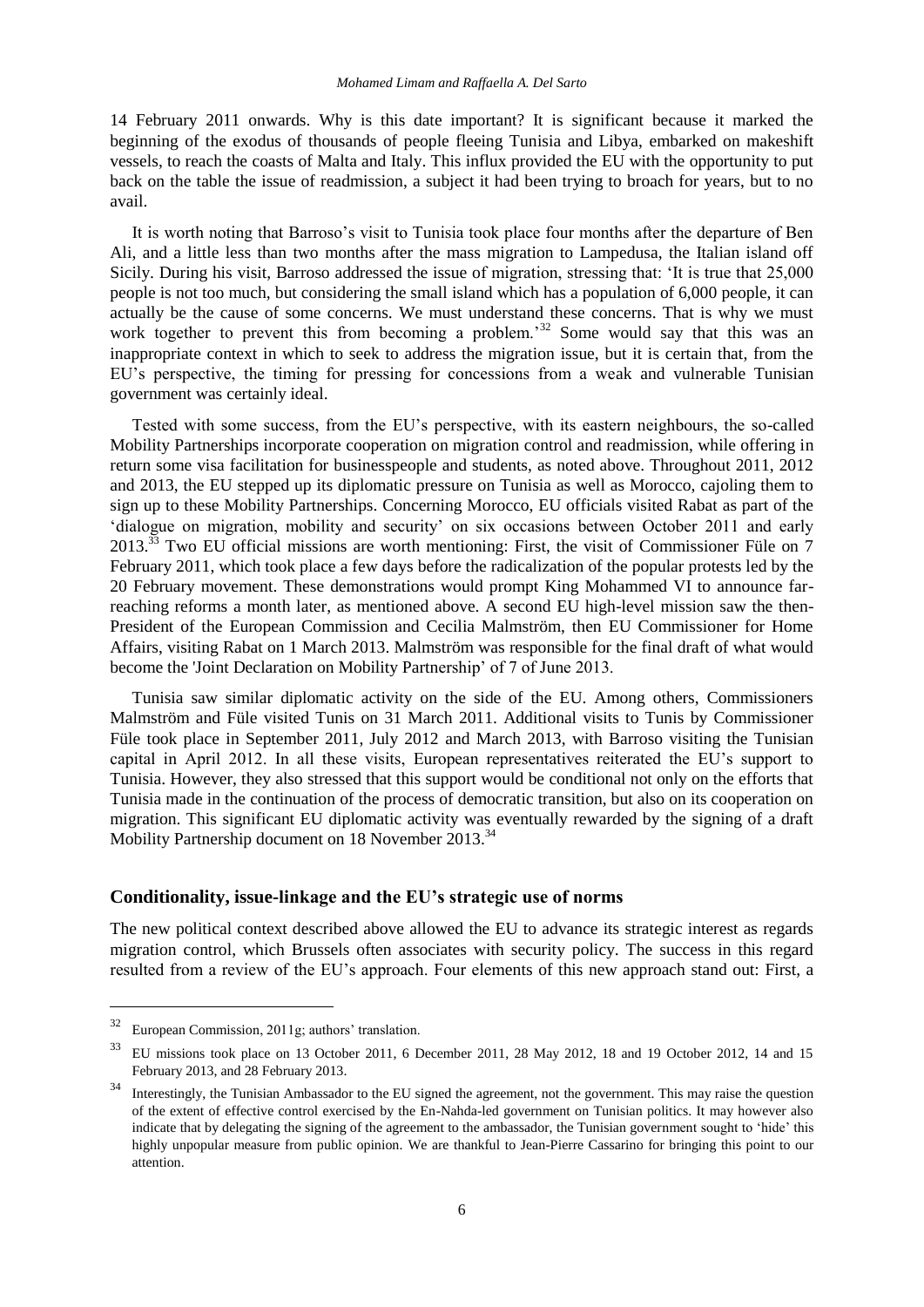conspicuously normative framing of the EU's new policy; second, a reversal of the logic of conditionality; and third, the establishment of a triangular link between democratic reform, cooperation on migration and EU support to its partners. Fourth, and equally important, the EU displayed a new assertiveness in using the new approach, a determining factor in changing the positions of Morocco and Tunisia as regards the EU's migration policy.

#### *The normative framing of EU policies*

In its response to the unfolding events in the MENA region, often described as of 'historical proportions', the EU relied on a normative discourse, with extensive references to its own experience and values, as mentioned earlier. For instance, the 'Partnership for Democracy and Shared Prosperity' document states that in the face of demands for greater respect of human rights, the rule of law, and social justice in the MENA region, the EU must embrace the 'quest for the principles and values that it cherishes'. It thus needs to 'support wholeheartedly the wish of the people in our neighbourhood to enjoy the same freedoms that we [the EU] take as our right'.<sup>35</sup> The document goes on to stress that 'European countries have their own experience of democratic transition. The European Union has a proud tradition of supporting countries in transition from autocratic regimes to democracy, first in the South and more recently in Central and Eastern Europe.<sup>36</sup>

Likewise, the 'New Response' document lays out the basis of future relations, stating that '[a]new approach is needed to strengthen the partnership between the EU and the countries and societies of the neighbourhood: to build and consolidate healthy democracies, pursue sustainable economic growth and manage cross-border links.<sup>37</sup> The 'Partnership for Democracy and Shared Prosperity' document reiterates the normative underpinning of EU policy towards the MENA region. It claims that the EU's new approach 'should be rooted unambiguously in a joint commitment to common values,' and that the 'commitment to democracy, human rights, social justice, good governance and the rule of law must be shared.' The 'Partnership', as the EU terms its policy towards its southern periphery, 'must be based on concrete progress in these areas.'<sup>38</sup> The statements of EU officials quoted above are a further evidence of the EU's normative framing of its new policy. However, a number of principles based on crude *realpolitik* were to accompany the EU's rhetoric of commitment to democracy and the rule of law.

#### *Reversing the principle of conditionality*

The EU's migration policies have traditionally been based on the principle of conditionality. However, this principle seemed to begin to change once the Arab uprising started. Before that date, 'classic' or 'negative' conditionality applied to the EU's migration policy. This meant that the EU supported and provided assistance to third countries, expecting them to respond positively to the request of the EU and its member states to cooperate in preventing unwanted migration to Europe. This cooperation also extended to protection and surveillance of the EU's external borders. The commitments of these third states had to be formalized by the conclusion of readmission agreements and technical arrangements with FRONTEX, the EU's border agency. Brussels could sanction any backtracking by third states by suspending, or at least reducing, cooperation and support. It is important to note that EU support refers to financial aid as well as technical assistance and equipment, both of which had been provided extensively to authoritarian regimes hitherto. The 2002 Seville European Council expressed this type of conditionality in clear terms: 'The European Council considers it necessary to conduct a systematic

<sup>35</sup> European Commission, 2011c: 2.

<sup>36</sup> *Ibid*.

<sup>37</sup> European Commission, 2011a:1.

<sup>38</sup> European Commission, 2011c: 2. On the concept of democracy underpinning the EU's approach see Teti, 2012.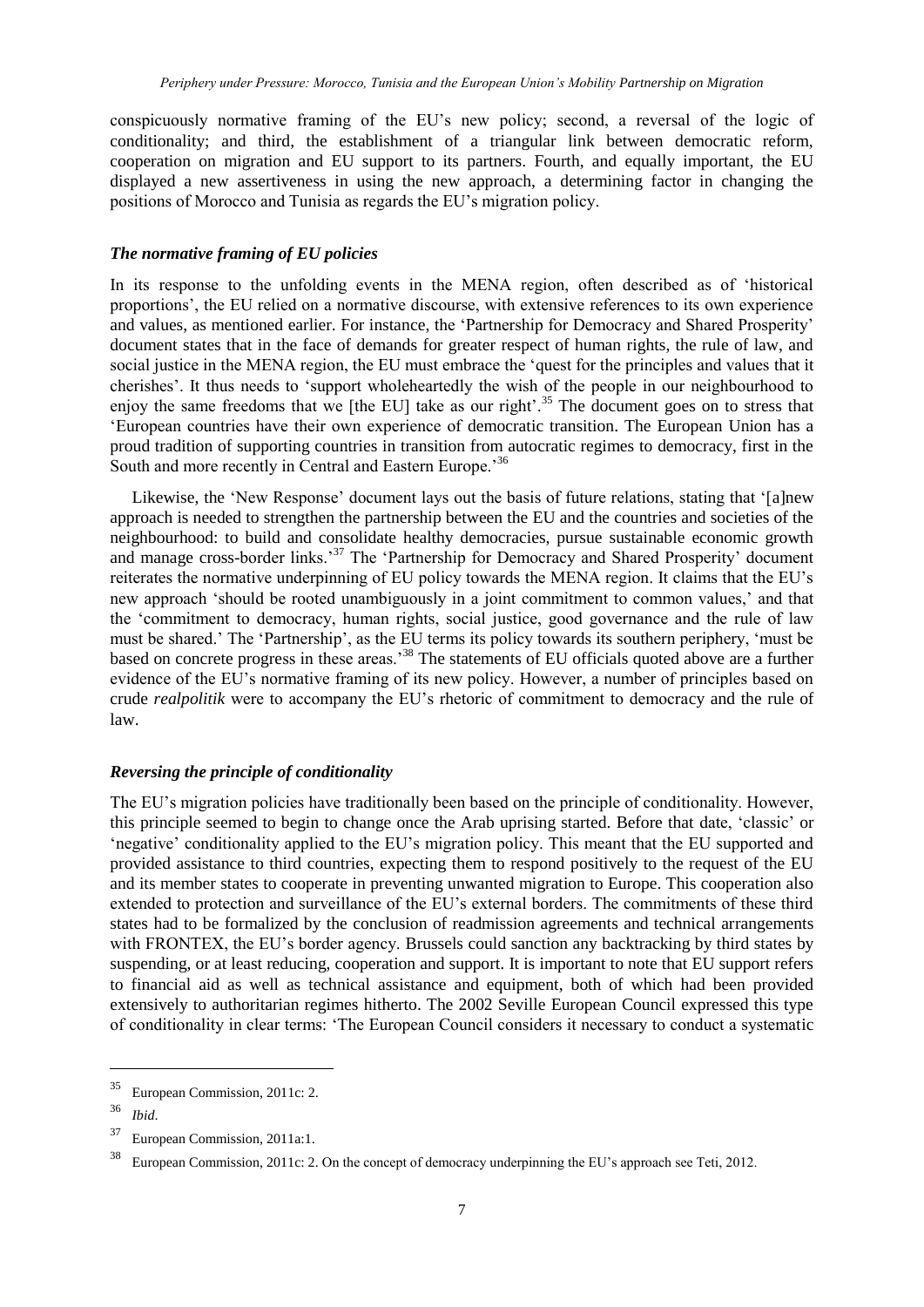assessment of relations with third countries which do not cooperate in the fight against illegal immigration. [...] Insufficient cooperation by a country could hamper the deepening of relations between that country and the Union<sup>5</sup><sup>39</sup> In other words, under the principle of negative conditionality, a third state's backtracking is sanctioned a posteriori.

However, this approach had a limited impact in encouraging third countries to cooperate proactively in the EU's migration management. Morocco and Tunisia, for instance, profited from EU support to the extent of asking for an ever growing amount of financial aid. Both regimes, however, engaged in making their national legislations on migration more repressive and in legitimising practices that violated human and migrants' rights, while enjoying EU support to maintain their authoritarian regimes in power.<sup>40</sup>

The fact that the end of an EU-internal review process of the European Neighbourhood Policy coincided with the beginning of the Arab uprising may have provided the impetus for a shift from a negative conditionality to a positive one. The Communication on 'A Partnership for Democracy and Shared Prosperity' of 8 March 2011 expressed the rationale behind this shift, stressing that a 'radically changing political landscape in the Southern Mediterranean requires a change in the EU's approach to the region.'<sup>41</sup> Both the ensuing 'New Response to a Changing Neighbourhood' and the joint communication on 'Delivering on a New European Neighbourhood Policy' of 15 May 2012<sup>42</sup> confirmed the EU's new approach to conditionality, summarised under the formula 'more for more'.<sup>43</sup> In this new approach, the initiative lies with the partner, while EU support will be tailored accordingly.<sup>44</sup> In other words, it is no longer the EU which takes the initiative to support MENA states and eventually sanction them if they do not cooperate. Rather, it is up to MENA states to take initiatives that correspond to the expectations of the EU. In return, the EU will reward the cooperative 'partners'. In the words of the Commission: 'It is an incentive-based approach based on more differentiation ("more for more"): those that go further and faster with reforms will be able to count on greater support from the EU. Support will be reallocated or refocused for those who stall or retrench on agreed reform plans.<sup>45</sup> Hence, the new approach was conceived of as a means to create some competition among MENA states. It implicitly entailed a 'race to the top' strategy, trying to set one state's degree of 'cooperation' and the subsequent EU support it obtained as an example to a less compliant one, ultimately setting the bar constantly higher. Significantly, the EU introduced the support for democratic transition as a new element in its conditionality approach, thus forging a triangular relationship between cooperation on migration, progress in the implementation of democratic reforms, and EU support, as discussed in the following.

#### *The triangular link between EU support, democratic reforms and cooperation on migration*

In addition to the inversion of the logic of conditionality, the EU's new approach operates by conditioning its support on the continuation of democratic reforms in third countries and on their effective engagement on migration management. Thus, while the EU declared its objective as being to help the building and consolidating of 'healthy democracies' in its neighbourhood.<sup> $46$ </sup> it also specified that its resources should be used according to its policy objectives towards the South. Recalling the

<sup>43</sup> *Ibid*, p.2

<sup>39</sup> Council of the European Union, 2012: 11.

<sup>40</sup> For Tunisia see for example Cassarino, 2014.

<sup>41</sup> European Commission, 2011c*:* 3.

<sup>42</sup> European Commission, 2012.

<sup>44</sup> European Commission, 2011a: 3.

<sup>45</sup> European Commission, 2011c: 5.

<sup>46</sup> European Commission, 2011a: 1.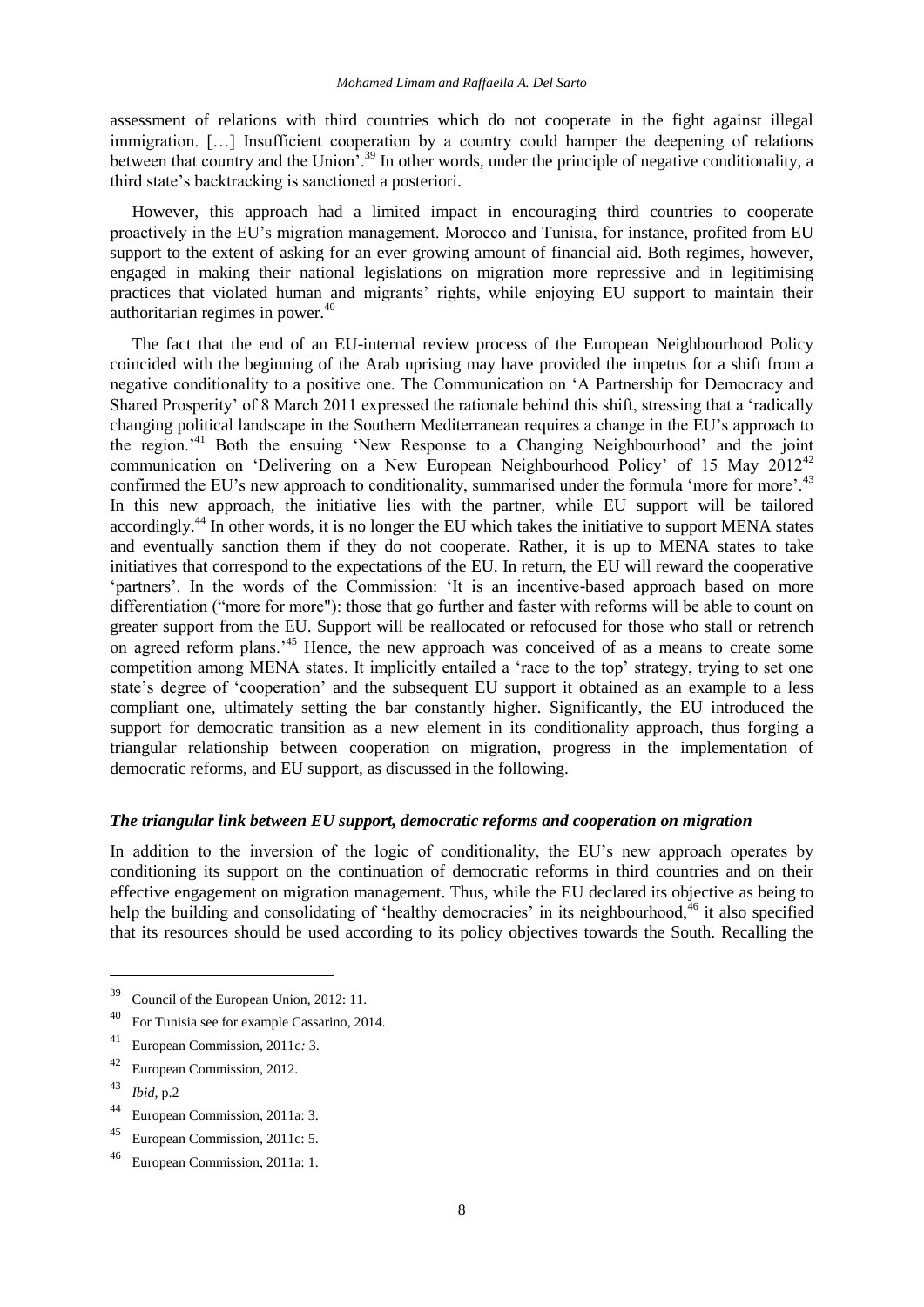JHA Council Conclusions of 9 and 10 June 2001, the Council stressed that 'the EU will consider to launch, on a case by case basis, readmission and visa facilitation agreements with Southern partners and EU engagement will depend inter alia on effective cooperation against illegal migration including on readmission and border management.'<sup>47</sup>

Thus, under the new EU approach, the EU will support partners who are committed to strengthening democracy and human rights, but they are expected to simultaneously undertake effective actions to meet the EU's objectives in terms of readmission and border management. From his side, Barroso expressed this idea in simple and direct terms: 'I made it very clear to our Tunisian friends that we want to develop our relations with Tunisia in all directions, economic, political, but that of course, resolving the problems of immigration is essential for deepening these relations.'<sup>48</sup>

Never before has the EU brought all these elements, i.e. democratic reforms, commitment to addressing migration issues and financial support, under one roof in its relations with the MENA countries.<sup>49</sup> Through this new issue-linkage, the EU attains three objectives at once. First, it allows it to counter allegations that the EU is obsessed with security considerations, readmission agreements and the fight against unauthorized immigration, at the expense of human rights and the rights of migrants. By stipulating that it would suspend cooperation and financial support because of a lack of democratic reform and an insufficient protection of migrant rights in third countries, the EU could demonstrate that now it aimed at ensuring that cooperation on readmission is conducted according to international human rights standards.

Second, the new linkage effectively counters reservations, or an outright refusal, to cooperate with the EU on readmission by third countries because of possible human rights violations. Indeed, then-Tunisian Secretary of State for migration had pointed out that civil society activists objected to the signing of a Mobility Partnership, given that readmission and border management might seriously violate the rights of migrants.<sup>50</sup> However, it is important to recall the fact that both parties have been using human and migrant rights as a negotiating tool to attain their respective goals<sup>51</sup> Hence, the EU's commitment to provide technical and financial support to back up democratic reforms, which would also ensure the legal protection of the rights of migrants and asylum seekers, confronts Moroccan and Tunisian authorities with their own contradictions: if Rabat and Tunis were sincere in their commitments to democracy, and if reforms were put in place, arguments based on possible human rights violations would become irrelevant. If, however, the announced reforms were not implemented, the Moroccan and Tunisian regimes alone would bear the responsibility for this failure.

Finally, the new issue-linkage allows the EU to exert a greater political pressure on third countries to sign up for a Mobility Partnership, including cooperation on readmission and border control. According to the new strategy, the EU would 'punish' recalcitrant partners, by reviewing its cooperation policy and freezing financial support. It may potentially also support the political opposition, such as civil society organisations or political parties, which are calling for democratic change. Hence, in case that the EU decided to suspend or revise its assistance to the regimes in place, this would be interpreted as an accusation against these governments or regimes, suggesting that they are not inclined to turn the page of authoritarianism. In other words, the EU's (rhetorical) commitment to democracy, under the guise of which the Union assigned itself the right to be in direct contact with political parties and civil society actors in Morocco and Tunisia, may ultimately represent a threat to the stability and legitimacy of these regimes. In a period of political transition and potential popular discontent with the performance of regimes, this aspect is significant, particularly considering the

<sup>47</sup> Council of the European Union, 2011: 4.

<sup>48</sup> European Commission, 2011g; authors' translation.

 $49$  This linkage existed in the EU's policy towards the eastern neighbourhood, however.

<sup>50</sup> Jaziri, 2013.

<sup>51</sup> Wolff, 2014: 82-83.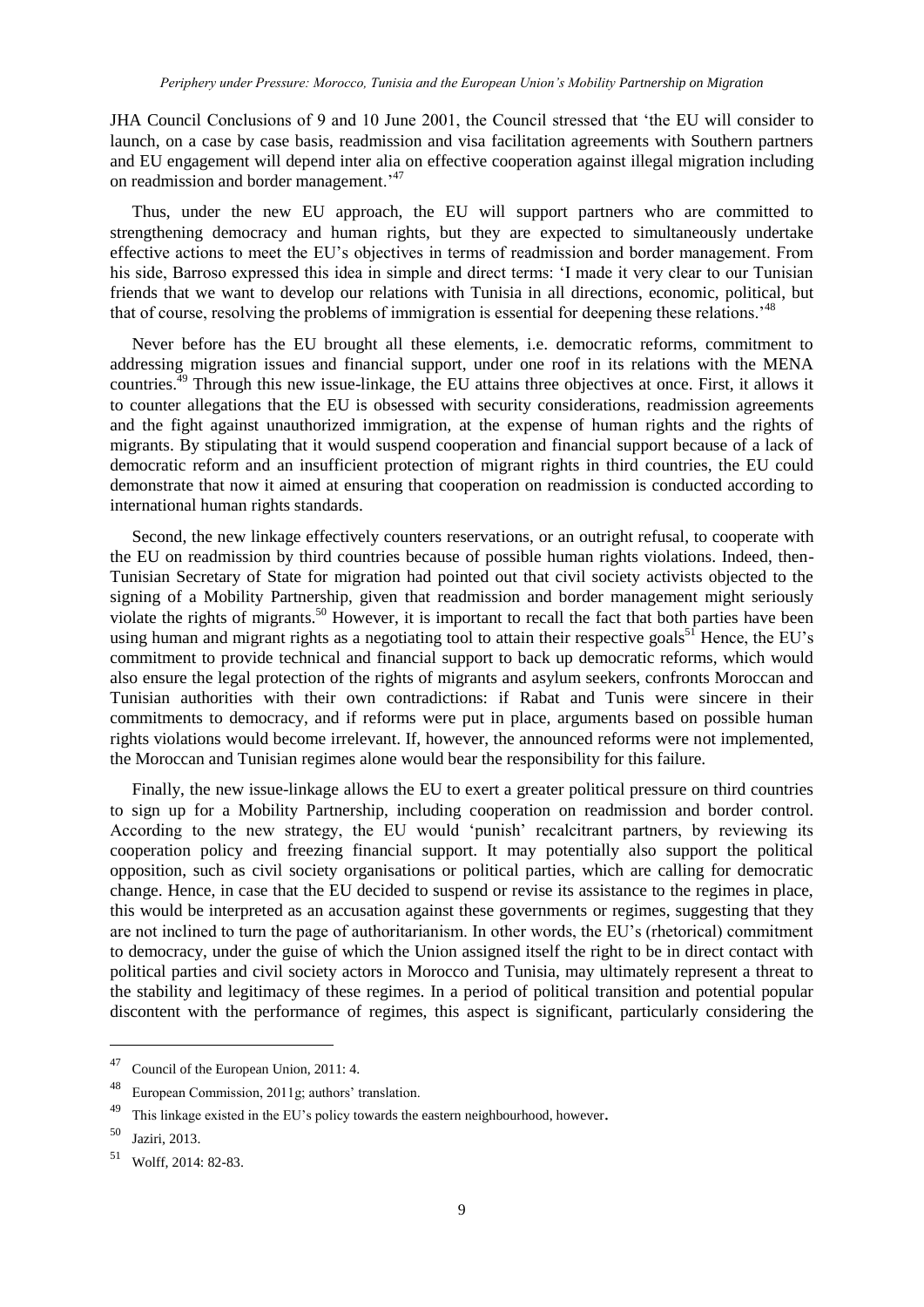EU's self-attributed reputation of being an expert on democratic transitions. Obviously, this strategy would not have been possible if the political context in these countries was different, as is the case in reform-resistant Algeria, for instance.

The Moroccan and Tunisian regimes are still in a critical and vulnerable political phase. Morocco, for instance, is a long way from overcoming the challenges of the Arab uprisings. As Eric Goldstein and Ahmed Benchemsi noted in 2013, '[i]t would be a mistake [...] to accept the narrative that Morocco has inured itself from social upheaval by embracing meaningful reform. Street protests have not coalesced into a mass movement, partly because the opposition is weak and fragmented. But week after week, local demonstrations against injustice, unemployment, and repression occur in towns and cities across the country, and often degenerate into stone-throwing, property damage, and police crackdowns. Such incidents were rare a decade ago; they now erupt every few weeks, with increasing levels of violence. This is contributing to a potential instability that threatens the kingdom's "Arab exception" narrative.<sup>52</sup> As for Tunisia, the political transition process is no less fragile, as noted above, with its first years witnessing repeated demonstrations, political assassinations and a growing number of terrorist attacks, partly linked to the increase in violence along the Algerian border, the growth of radical Islamist groups in the Middle East and North Africa, and the unstable situation in neighbouring Libya. $53$ 

Under these conditions, Morocco and Tunisia had a clear interest in ensuring the EU's support, even if it was made conditional on their cooperation on migration. And unlike previously, when the EU's terms of conditionality had been a toothless threat, this time the EU also demonstrated a new assertiveness in acting, or threatening to act, on its conditionality principle, as the next section will highlight.

#### *Acting upon the new conditionality principle*

A new assertiveness in threatening to suspend aid is a further key element of the EU's approach towards Morocco and Tunisia post-Arab uprisings. As for Morocco, the EU initially expressed its satisfaction with the far-reaching reforms announced by Mohamed VI, underlining its willingness to assist the Moroccan authorities in implementing them. But Brussels also made it clear that these reforms had to be actually carried out, and that all sectors of Morocco's political landscape and civil society had to be involved.<sup>54</sup> However, implementing the reforms took much longer than expected, and there were no indications that the regime had decided to give up its authoritarian practices. The recalcitrance of the Moroccan regime could of course be explained by its experience with the European Union in the past, which had taught Rabat that the EU's rhetorical commitment to democratic reforms and human rights in MENA states did not deserve much credence. In addition, in the face of the new political context it initially remained difficult to decipher the degree of the EU's actual commitment to democratic reform and the respect for human rights in the MENA region.

The EU reiterated on several occasions the logic of its new approach. Brussels stressed that 'only those partners willing to embark on political reforms and to respect the shared universal values of human rights, democracy and the rule of law have been offered the most rewarding aspects of the EU policy, notably economic integration (based on the establishment of Deep and Comprehensive Free Trade Areas - DCFTAs), mobility of people (mobility partnerships), as well as greater EU financial assistance'.<sup>55</sup> This point was repeatedly and bluntly made to the Moroccan counterparts. For instance, in a meeting organised by the Commission with the Moroccan media in January 2013 in Brussels,

<sup>52</sup> Goldstein and Benchemsi, 2013.

<sup>53</sup> International Crisis Group, 2014.

<sup>54</sup> European Commission, 2011i.

<sup>55</sup> European Commission, 2012: 3-4.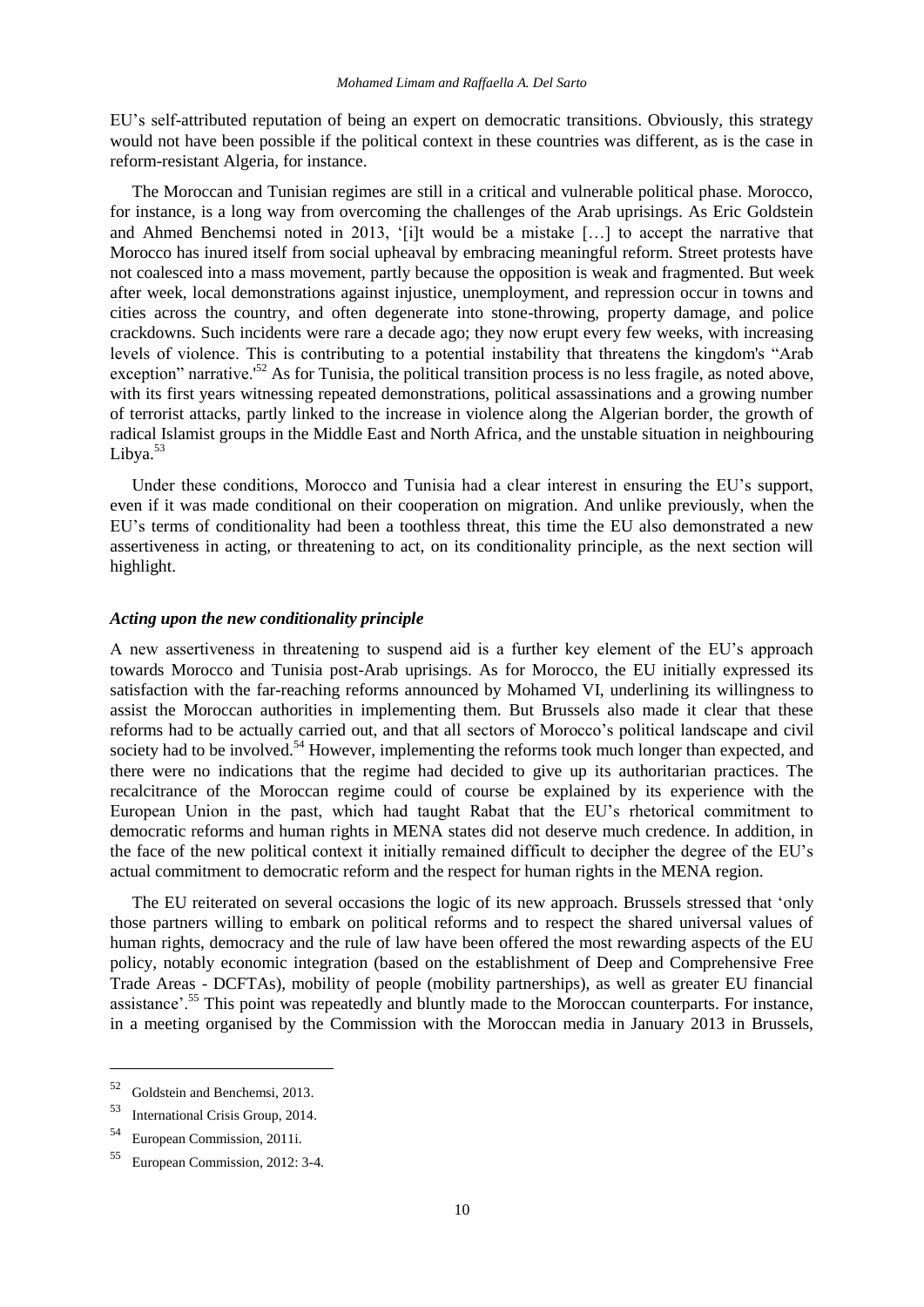Thomas Feige, head of the Maghreb division at the DG for Development Cooperation (DevCo), explained to Moroccan journalists that within the EU's objective of improving the democratic transition process in the country, 'funds will no longer be granted ... (and) ... will be injected only depending on the results of reforms.'<sup>56</sup>

One month later, Eneko Landaburu, Ambassador and Head of the EU's Delegation to Morocco, made a similar point during an interview with a Moroccan online journal: 'The more a country will make efforts to deepen its democratic quality in the future, the easier it will be for it to receive political and financial support from Europe. This also means that whoever made the least effort will receive less.<sup>'57</sup> Asked about the reasons for why the EU had blocked large sums in support of judicial reforms in Morocco, Landaburu stressed that the Moroccan authorities had not presented a concrete reform plan or strategy. Thus, he repeated to the journalists what he had told the Moroccan minister of justice: 'Minister, when you have finalised a comprehensive reform […], I'll be at your disposal so that we can evoke the terms of the EU's support.<sup>58</sup>

The EU's new assertiveness on the conditionality principle must also be seen in the context of the relatively high number of official EU visits to Morocco, aimed at discussing the Mobility Partnership that had been under negotiation since October 2011 within the bilateral dialogue on migration, mobility and security. Within this framework, EU officials had visited Rabat on 18 and 19 October 2012 and on 14 and 15 February 2013. The last meeting took place on 28 February 2013. The day after, the Mobility Partnership was initialled; it was eventually signed on 7 June 2013. It is difficult not to see a direct correlation between the positions expressed by the EU Ambassador regarding the suspension of financial aid and political support on the one hand and the formal acceptance by Morocco of the Mobility Partnership on the other hand.

As for Tunisia, Commissioners Füle and Malmström presented the EU's new approach on their visit to Tunisia on 31 March, 2011. Focusing on democratic reforms and human rights issues, Füle stated: 'Tunisia wants to become a stable democracy, which fully respects fundamental rights and freedoms. It aims to organise free, fair and transparent elections. It wants to launch deep reforms to fight corruption and ensure the independence of the judiciary, guarantee liberty of expression and association. These changes are historic for Tunisia. Europe is ready to support Tunisia in each of these fundamental reforms.<sup>59</sup> However, Füle also pointed out that '[i]t is too early to talk of future amounts. They depend on the specific reforms that Tunisia will ask for our support to.' Significantly, from her side, Cecilia Malmström, the Commissioner in charge of migration, underlined that 'this visit is an immediate follow-up to the request by the European Council to explore the possibility of enhancing people-to-people contacts and of working together with the countries of the Southern Neighbourhood region to better manage migration and mobility.<sup>50</sup>

Ten days later, then-President of the European Commission Barroso went further in explaining Füle's and Malmström's message to the Tunisian authorities during his visit to Tunis. Stating that while the EU would provide 'support for democratic transition', Barroso expected from Tunisia a 'strong and clear action in accepting the readmission […] and in fighting against irregular migration.' Finally, he reminded the Tunisian government of the new model of conditionality by emphasizing that '[t]he commitment of Tunisia is crucial for the continuation of our cooperation. Europe is ready to assist you with additional resources, but we also need Tunisian authorities to be more involved.'<sup>61</sup>

<sup>56</sup> TelQuel, 2013, authors' translation.

<sup>57</sup> Landaburu quoted in Guguen, 2013.

<sup>58</sup> *Ibid*., authors' translation.

<sup>59</sup> European Commission, 2011h.

<sup>60</sup> *Ibid*.

<sup>61</sup> European Commission, 2011d.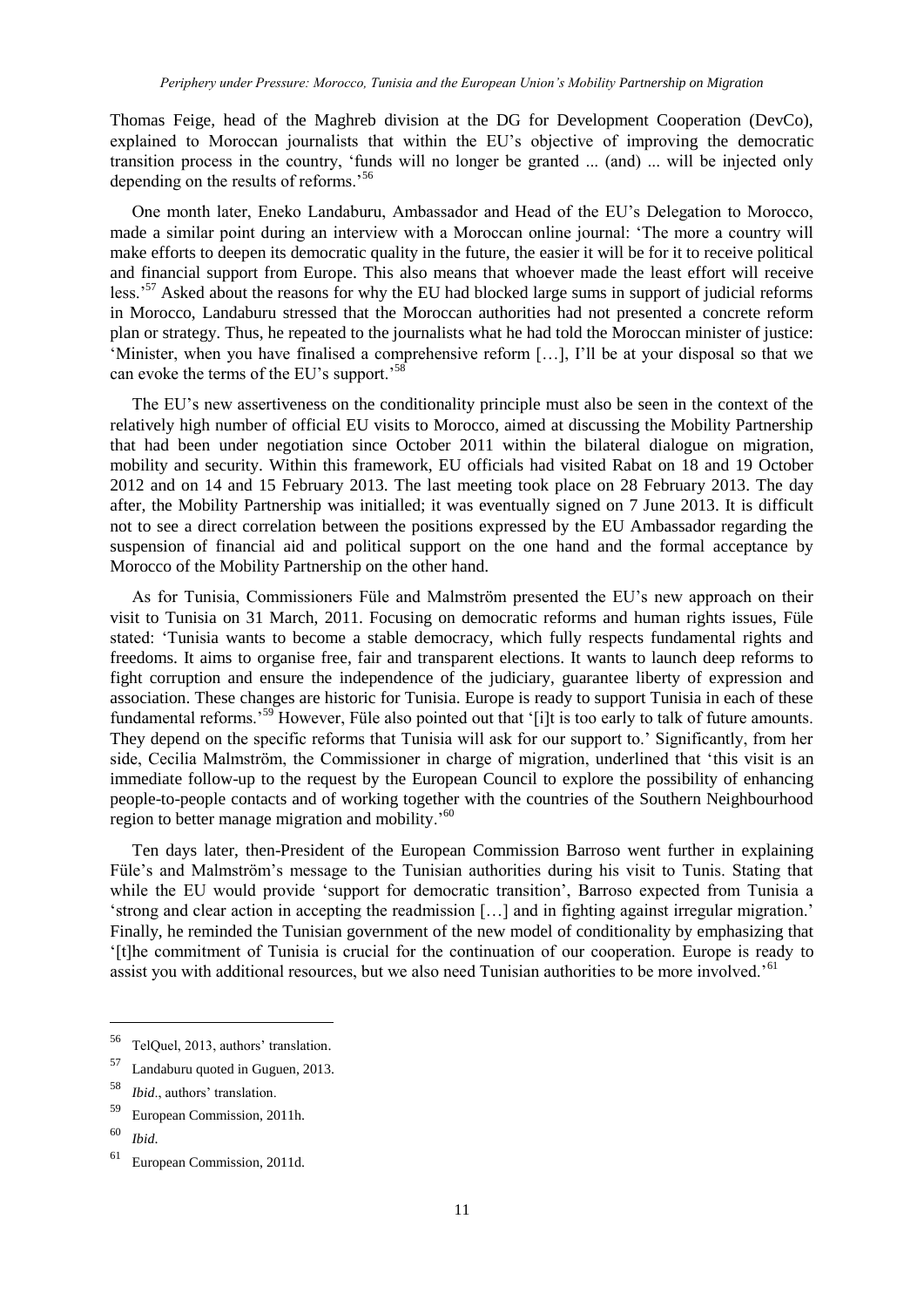On his fourth visit to Tunisia on 15 March 2013, Füle seemed impatient with the Tunisian authorities for not having made greater efforts to push ahead the transition process. According to the Commissioner, 'in the last few months the positive momentum has slowed down. We are concerned that the worsening political climate and increased polarization could derail the reform process. This might lead to instability and violence. That is certainly not what people of this country want and deserve.'<sup>62</sup> However, he also stressed that 'the European Union will continue to support Tunisia in its reforms. It is willing to discuss with all partners (politicians, civil society, and entrepreneurs) how best to adapt our assistance to the specific needs of Tunisia'.<sup>63</sup>

It is worth noting that the then-Tunisian interim government under Beji Caïd Essebsi had agreed to establish a dialogue on migration, mobility and security with the EU in October 2011. Unsurprisingly, the elections of the Constituent Assembly in late October 2011 and the subsequent constitutionmaking process were Tunisia's main preoccupation in that period, with the dialogue on migration moving to the backburner.

While the EU's limited understanding of the difficulties related to the transitional period in Tunisia seems surprising, the slow pace of democratic reforms was apparently not the only, or perhaps not the principal concern of Commissioner Füle. Indeed, the Commissioner was quick to recall Brussels' proposal to launch negotiations on a Mobility Partnership 'which will improve the mobility of people. We have just agreed on a mobility partnership with Morocco and encourage our Tunisian friends and partners to rapidly follow this example for the benefit of the citizens of Tunisia.<sup>564</sup> This statement exemplifies the new issue-linkage, that is, the triangular relationship between EU support, the continuation of democratic reforms of MENA states, and their commitment to cooperate with Brussels on migration. The reference to the willingness of neighbouring Morocco to initial the text of the Mobility Partnership does not seem to be fortuitous, as it was likely to have increased the pressure on the Tunisian authorities to sign up to a Mobility Partnership themselves. In December 2012 Tunisia agreed to discuss the opening of negotiations on the Mobility Partnership; negotiations were finalized in November 2013.

During the evaluation of the implementation of the new Neighbourhood Policy in May 2012, Štefan Füle called on the EU not to 'indulge in self-congratulation', stressing the need to always make 'a reality check about the effectiveness of our policy'. However, he also stressed that 'we have set the new policy on solid grounds and have developed many initiatives that I am confident are already bearing fruit'.<sup>65</sup> In hindsight, this statement sounds prophetic. It seems indeed to announce both the agreement by MENA states to negotiate agreements with the EU on the readmission of both nationals and non-national migrants, and the fact that FRONTEX would become a key partner in managing migration from the southern shores of the Mediterranean. Hence, while Brussels' 'new commitment to democratic reforms' represents a novelty in EU foreign policy, the effectiveness of this commitment needs to be questioned.

#### *The EU's commitment to democracy*

Morocco's signing of the Mobility Partnership with the European Union on 7 June 2013 coincided with the occasion of 21 Senegalese migrants standing trial before the Court of First Instance in Rabat. Following clashes with the Moroccan police, these migrants had been arrested within the precinct of their embassy. The Senegalese had denounced their precarious living conditions and the physical and

<sup>62</sup> European Commission, 2013.

 $63$  Ibid.

 $64$  Ibid.

<sup>65</sup> EU Neighbourhood Info Centre, 2012.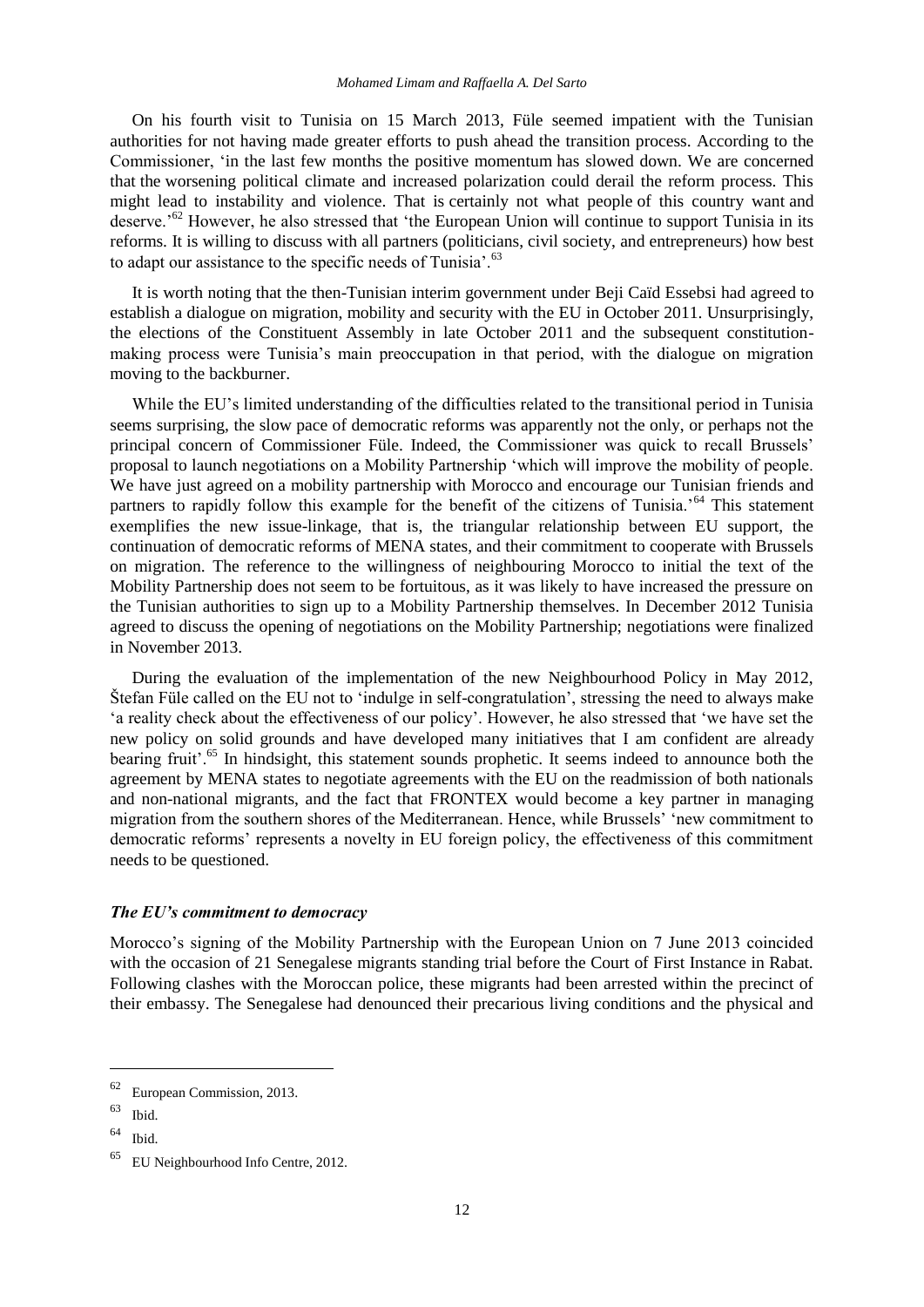psychological abuse they had suffered in Morocco.<sup>66</sup> A 2013 report by Doctors without Borders (Médecins sans frontières) similarly describes the atrocities suffered by sub-Saharan migrants in Morocco.<sup>67</sup>

Morocco has been accused of other human rights abuses as well. For instance, in October 2013 the Foreign Affairs Committee of the European Parliament adopted a resolution condemning Morocco because of the dire human rights situation in the Western Sahara.<sup>68</sup> The violation of the Saharawis' rights, however, did not prevent Brussels from negotiating with Morocco on a fisheries agreement in 2011 that included the disputed territory of the Western Sahara: an agreement the territorial scope of which the European Parliament's Legal Service denounced as a violation of international law.<sup>69</sup> Landaburu, the same EU Ambassador to Morocco who did not cease to stress the necessity of implementing reforms to ensure respect for human rights, laconically noted on this matter: 'I am sure that a number of MEPs who are supporting the position of the Polisario will question the legitimacy of this agreement because it will allow fishing within the disputed area. But, I think they are not numerous enough to win the vote. [...] [They] will say what they have to say, and then there will be a vote.'<sup>70</sup> Moreover, the arrest of journalist Ali Anouzla and his subsequent indictment on charges of 'inciting' and 'providing material support' to terrorism, together with the growing repression faced by pro-democracy activists and other journalists, show how the Moroccan regime continues the repressive policy of the *makhzen*. 71

In Tunisia, neither the political crisis, the campaign of intimidation against journalists, the serious damage to the independence of the judiciary, the three political assassinations, the terrorist attacks nor the poisonous atmosphere that marked the country in the aftermath of the Jasmine revolution stopped the EU from exerting exceptionally strong pressure on Tunisian authorities to sign the Mobility Partnership draft at the end of 2013. In Brussels, representatives of intergovernmental organizations as well as Tunisian officials were dismayed by the EU's obsession with obtaining a Mobility Partnership agreement, including readmission commitments, while it ignored the repeated requests for financial support that the Tunisian authorities had put forward.<sup>72</sup>

Against this backdrop, the EU commitment to democracy and respect for human rights seems to be little more than a powerful rhetorical tool. Significantly, this tool is used in a strategic manner to achieve the EU's objectives, namely the cooperation of MENA states in the prevention of unwanted migration to Europe, while it allows the EU to reaffirm its (allegedly) normative identity.

 $\overline{a}$ 

<sup>66</sup> MED-ITER-RIGHTS, 2013.

<sup>67</sup> Médecins Sans Frontières, 2013.

European Parliament, 2013.

<sup>&</sup>lt;sup>69</sup> The European Parliament's Legal Service opined that fishing by European vessels under the current EU-Morocco fishing agreement that covers the Western Sahara's waters is in violation of international law. See Western Sahara Resource Watch, 2010. The agreement was negotiated in February 2011 and provisionally applied until December 2011, when the European Parliament rejected it. In December 2013, the European Parliament approved a renewed EU-Moroccan fisheries agreement, which, according to critics, does still not respect international law provisions, does not exclude the waters of the Western Sahara coast, and did not consult the Sahrawi population in the negotiation process.

 $70$  Landaburu quoted in Guguen, 2013; authors' translation. Landaburu subscribes to the legal analysis according to which an authority which administers a territory may exploit a certain amount of resources and goods as long as it has a positive effect on the population.

<sup>71</sup> Anouzla was arrested in late 2013 after a web site he helped to found published an article on an al-Qaeda video that attacked the King for presiding over a 'kingdom of corruption and despotism' and called for jihad against him. Anouzla did not post the video, but his article featured a screen shot and a link to the web site of the Spanish newspaper El País, which carried a link to the video. See Alami, 2014; see also Laabidi, 2013.

<sup>72</sup> Interviews conducted in Brussels, March 2013.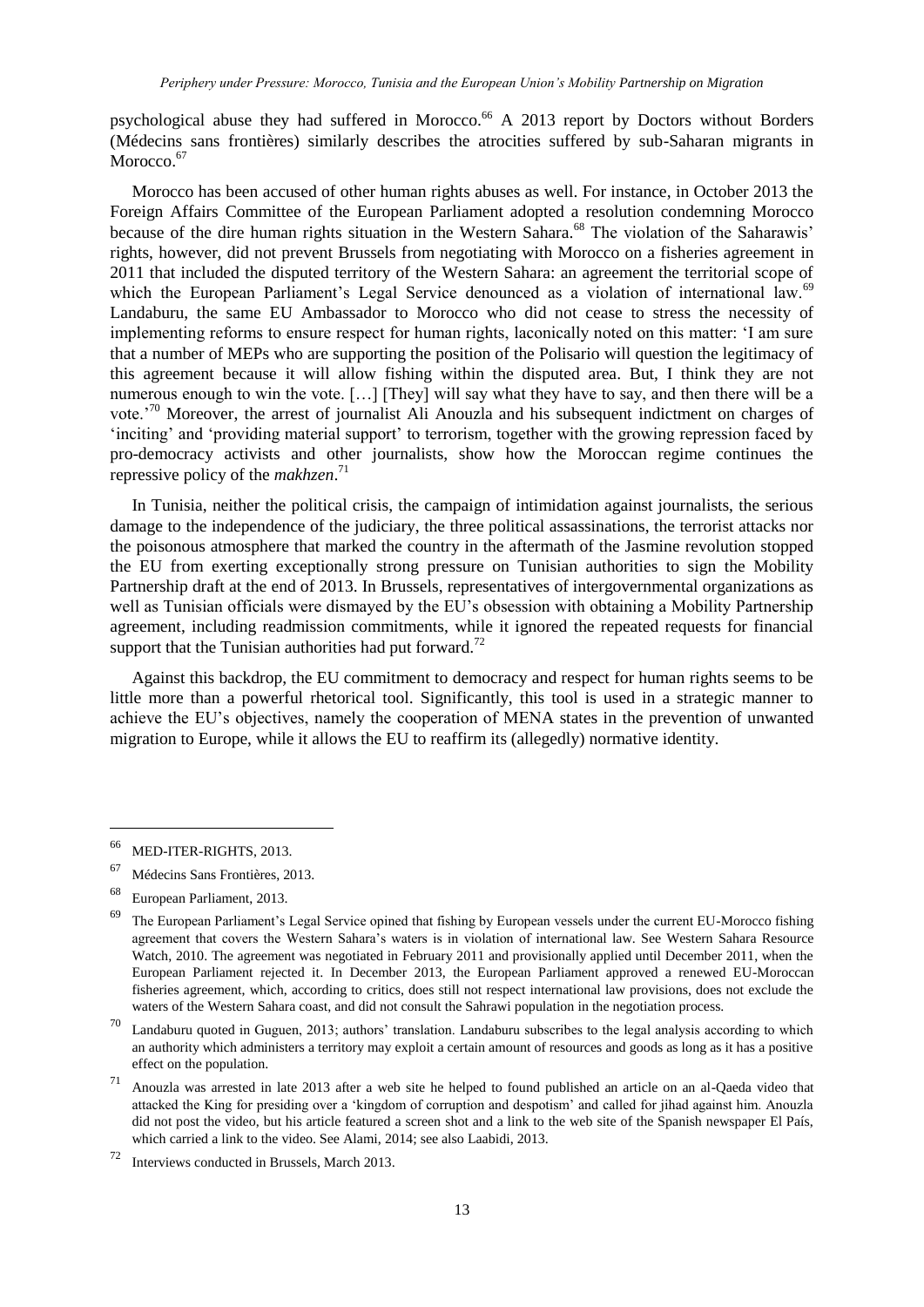#### **Conclusions**

This paper has analysed the EU's strategy aimed at co-opting Morocco and Tunisia into its model of migration governance and control post-Arab uprisings. The EU would not have achieved its objective without adapting its strategy to the concrete situation of political vulnerability and instability in Morocco and Tunisia. The case of the EU's Mobility Partnership with Morocco and Tunisia thus highlights the fact that strategies can only have any meaning in a situated context. It is indeed difficult to conceive of the relationship between the EU and these MENA states without considering the specific political context of the interaction. The fact that the EU did not exert the same pressure on Algeria, where it did not even try to propose the negotiation of a Mobility Partnership, confirms this observation. In this specific situation, the EU reassembled the components of its foreign policy. It engaged in normatively framed politics in support of democratisation in Morocco and Tunisia, linking this commitment, however, to an interest-driven conditionality, aimed not only at ensuring reforms, but also at pressuring these states into cooperating with the EU's migration management.

The case under consideration, however, also demonstrates that while taking advantage of the political situation created by the Arab uprisings, the EU's normatively framed response served to legitimize an extremely self-interested policy on the side of the Union. With EU values constituting the EU's international identity, the case of the EU's Mobility Partnerships with Morocco and Tunisia thus sheds light on one specific way in which interests and identity interlock in EU foreign policy. Challenging an altruistic and slightly naïve interpretation of the normative power Europe concept, our analysis adds to the persistent debate in EU studies literature on the nature and international role of the European Union. While confirming that the EU can be both normative and realist at the same time, the discussion provides a clear example of a strategic use of norms in EU foreign policy. It also provides a concrete example of how these specific EU policies affect Morocco and Tunisia.

However, if the EU's new modus operandi has been successful in changing the position of Rabat and Tunis on migration control, the question remains as to the extent to which the EU's normatively framed response to the Arab uprisings was instrumental in this. It is difficult to assess whether the new linkage between democratic reform and EU assistance derives from a genuine conviction that democratic values in the periphery must be promoted and defended, or whether EU support for democratisation in the periphery was merely used as a leverage to ensure that Morocco and Tunisia would accept the mode of the EU's migration management. While the EU and its member states can safely be assumed to embrace democratic transitions wherever they take place, the Union's continuing cooperation with reform-resistant states in the MENA region, such as Morocco, Algeria, or Jordan, seems to indicate that in the EU's list of priorities, human rights and democratic values are secondary to the periphery's stability.<sup>73</sup> The EU Ambassador to Morocco put it succinctly by declaring:

'Listen, it would be better to get rid of the idea that the EU must be the teacher of politics or of human rights. We are in a state-to-state relationship. We are not an NGO. We have interests to defend and practices to be respected. Yet, when we see that the red line in relation to commitments that have been taken has been crossed, we intervene. For instance, I denounced the slow pace of justice reform; I commented on the state of prisons; I talked about the situation of migrants in this country. But, I'm not here to be the teacher who gives lessons.<sup>74</sup>

<sup>73</sup> Del Sarto, 2015.

Landaburu quoted in Guguen, 2013; authors' translation.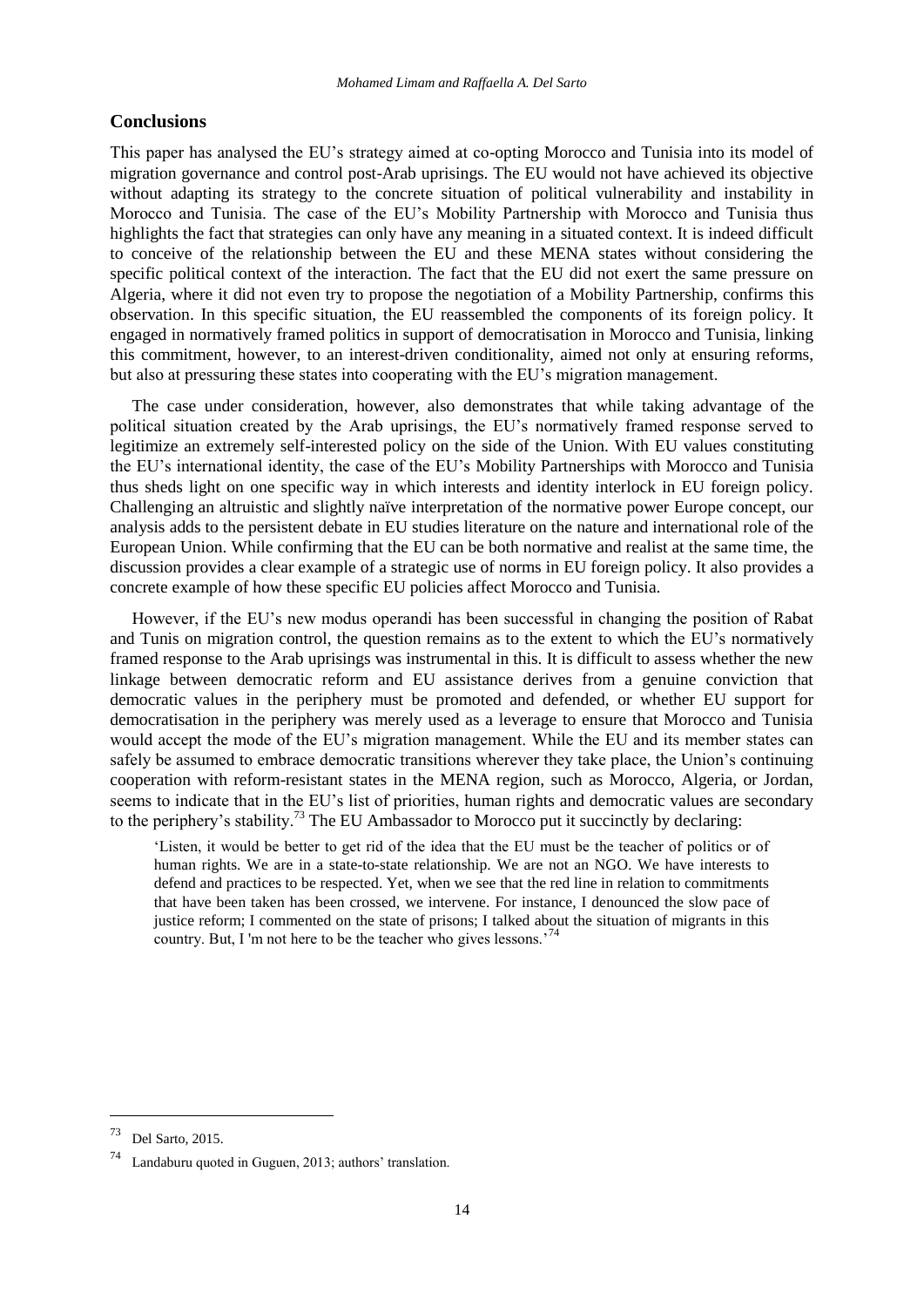#### **References**

- Alami, Aida (2014) Morocco's King Slow to Deliver on Pro-Democracy Vows, *New York Times*, 11 June.
- Barcelona Declaration (1995), adopted at the Euro-Mediterranean Conference, 27-28 November 1995.
- Bennani-Chraïbi, Mounia and Mohamed Jeghllaly (2012) La dynamique protestataire du Mouvement du 20 février à Casablanca, *Revue française de science politique* 62(2): 867-894.
- Bicchi, Federica (2013) Europe and the Arab Uprisings: The Irrelevant Power? In: Fawaz A. Gerges (ed.) *The New Middle East: Protest and Revolution in the Arab World*. Cambridge: Cambridge University Press.
- Cassarino, Jean-Pierre (2010) *Readmission Policy in the European Union*. Brussels: European Parliament Publications Office, available at [http://www.europarl.europa.eu/RegData/etudes/etudes/join/2010/425632/IPOL-](http://www.europarl.europa.eu/RegData/etudes/etudes/join/2010/425632/IPOL-LIBE_ET%282010%29425632_EN.pdf)[LIBE\\_ET%282010%29425632\\_EN.pdf](http://www.europarl.europa.eu/RegData/etudes/etudes/join/2010/425632/IPOL-LIBE_ET%282010%29425632_EN.pdf)
- Cassarino, Jean-Pierre (2014) Channelled Policy Transfers: EU-Tunisia Interactions on Migration Matters, *European Journal of Migration and Law* 16(1): 96-122.
- Cebeci, Münevver (2012) European Foreign Policy Research Reconsidered: Constructing an 'Ideal Power Europe' through Theory? *Millennium* 40(3): 563–583.
- Council of the European Union (2002) Seville European Council: Presidency Conclusions, Seville, 21 and 22 June, 13463/02.
- Council of the European Union (2011) European Neighbourhood Policy: Council Conclusions, Brussels, 20 June, 11850/11, available at <http://register.consilium.europa.eu/doc/srv?l=EN&f=ST%2011850%202011%20INIT>
- Damro, Chad (2012) Market Power Europe, *Journal of European Public Policy*, [19](http://www.tandfonline.com/loi/rjpp20?open=19#vol_19) (5): 682-699.
- Del Sarto, Raffaella A. (2010) Borderlands: The Middle East and North Africa as the EU's Southern Buffer Zone. In: Dimitar Bechev and Kalypso Nicolaidis (eds.), *Mediterranean Frontiers: Borders, Conflicts and Memory in a Transnational World.* London: I.B. Tauris, pp. 149-167.
- Del Sarto, Raffaella A. (2015) Normative Empire Europe: The EU, its Borderlands, and the 'Arab Spring', *Journal of Common Market Studies*, DOI: 10.1111/jcms.12282
- Del Sarto, Raffaella A. and Tobias Schumacher (2011) From Brussels with Love: Leverage, Benchmarking, and the Action Plans with Jordan and Tunisia in the EU's Democratization Policy, *Democratization* 18(4): 932-955.
- Diez, Thomas (2005) Constructing the Self and Changing Others: Reconsidering 'Normative Power Europe', *Millennium* 33(3): 613-636.
- EU Neighbourhood Info Centre (2012) EU Assesses Reforms in the Neighbourhood, 15 February, available at [http://www.enpi--info.eu/mainmed.php?id=28970&id\\_type=1&lang\\_id=450](http://www.enpi-info.eu/mainmed.php?id=28970&id_type=1&lang_id=450)
- European Commission (2004) European Neighbourhood Policy: Strategy Paper, Brussels, 12.05.2004, COM(2004) 373 final.
- European Commission (2011a) A New Response to a Changing Neighbourhood, Brussels, 25.5.2011, COM(2011) 303.
- European Commission (2011b) Štefan Füle, Conférence de presse conjointe avec le Ministre des Affaires étrangères marocain Mr. Taïeb Fassi Fihri, Rabat, 7 February, Press release,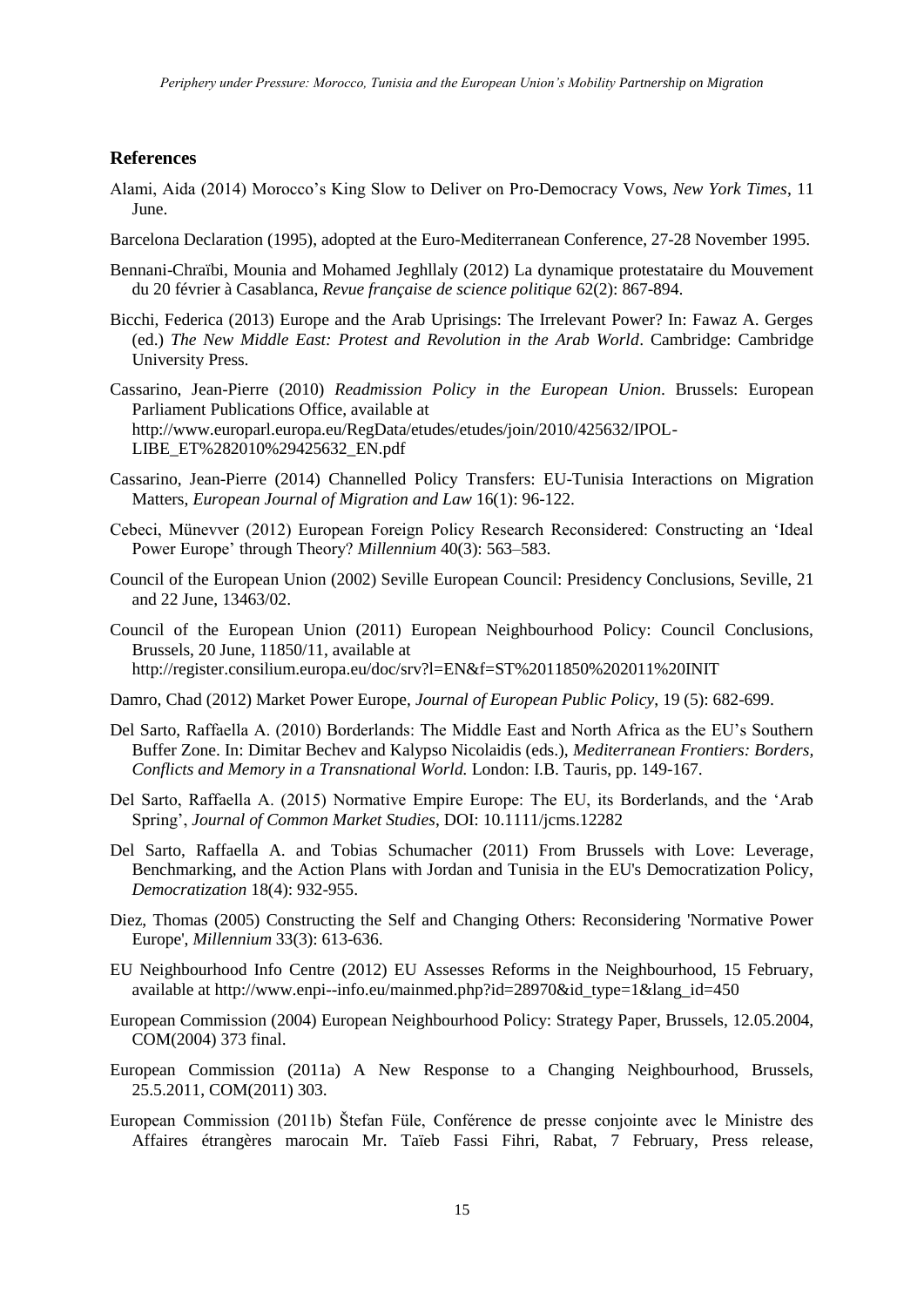SPEECH/11/82, available at [http://europa.eu/rapid/press-release\\_SPEECH-11-82\\_fr.htm?locale=en](http://europa.eu/rapid/press-release_SPEECH-11-82_fr.htm?locale=en) NEW B

- European Commission (2011c) A Partnership for Democracy and Shared Prosperity with the Southern Mediterranean, Brussels, 8.3.2011, COM(2011) 200 final.
- European Commission (2011d) Déclaration du Président Barroso à la suite de sa rencontre avec Béji Caied Essebsi, Premier Ministre de la Tunisie, Tunis, 12 April, SPEECH/11/259. ok
- European Commission (2011e) A Dialogue for Migration, Mobility and Security with the Southern Mediterranean Countries, Brussels, 24.5.2011, COM(2011) 292 final.
- European Commission (2011f) The Global Approach to Migration and Mobility, Brussels, 18.11.2011, COM(2011) 743 final.
- European Commission (2011g) Conférence de presse du Président Barroso à la fin de sa visite en Tunisie, Tunis, 12 April, at [http://ec.europa.eu/commission\\_2010-2014/president/news/speeches](http://ec.europa.eu/commission_2010-2014/president/news/speeches-statements/pdf/20110413_fr.pdf)[statements/pdf/20110413\\_fr.pdf](http://ec.europa.eu/commission_2010-2014/president/news/speeches-statements/pdf/20110413_fr.pdf)
- European Commission/Press release (2011h) Joint statement by Stefan Füle, EU Commissioner for Enlargement and European Neighbourhood Policy and Cecilia Malmström, EU Commissioner for Home Affairs, on their trip to Tunisia, Brussels, 20 March, MEMO/11/204, available at [http://europa.eu/rapid/press-release\\_MEMO-11-204\\_en.htm?locale=en](http://europa.eu/rapid/press-release_MEMO-11-204_en.htm?locale=en)
- European Commission (2011i) Joint statement by EU High Representative Catherine Ashton and Commissioner Štefan Füle on Morocco's Future Constitutional Reform, Brussels, 10 March, MEMO/11/155, available at [http://europa.eu/rapid/pressReleasesAction.do?reference=MEMO/11/155&format=HTML&aged=0](http://europa.eu/rapid/pressReleasesAction.do?reference=MEMO/11/155&format=HTML&aged=0&language=EN&guiLanguage=en) [&language=EN&guiLanguage=en](http://europa.eu/rapid/pressReleasesAction.do?reference=MEMO/11/155&format=HTML&aged=0&language=EN&guiLanguage=en)
- European Commission (2012) Delivering on a new European Neighbourhood Policy, Brussels, 15.5.2012, JOIN(2012) 14 final.
- European Commission (2013) Press Points by Štefan Füle, Commissioner for Enlargment and Neighbourhood Policy, at the end of his visit to Tunisia, Tunis/Brussels, 15 March, MEMO/13/230, available at [http://europa.eu/rapid/press-release\\_MEMO-13-230\\_en.htm](http://europa.eu/rapid/press-release_MEMO-13-230_en.htm)
- European Commission (2014) Déclaration conjointe pour le Partenariat de Mobilité entre la Tunisie, l'Union Européenne et ses Etats membres participants, available at [http://ec.europa.eu/dgs/home](http://ec.europa.eu/dgs/home-affairs/e-library/documents/policies/international-affairs/general/docs/declaration_conjointe_tunisia_eu_mobility_fr.pdf)[affairs/e-library/documents/policies/international](http://ec.europa.eu/dgs/home-affairs/e-library/documents/policies/international-affairs/general/docs/declaration_conjointe_tunisia_eu_mobility_fr.pdf)[affairs/general/docs/declaration\\_conjointe\\_tunisia\\_eu\\_mobility\\_fr.pdf](http://ec.europa.eu/dgs/home-affairs/e-library/documents/policies/international-affairs/general/docs/declaration_conjointe_tunisia_eu_mobility_fr.pdf)
- European Parliament (2013) European Parliament Resolution of 22 October 2013 on the Situation of Human Rights in the Sahel Region, Strasbourg, 2013/2020(INI).
- Goldstein, Eric and Ahmed Benchemsi (2013) Support Real Reform in Morocco, *Foreign Policy*, 19 November, available available at the set of the set of the set of the set of the set of the set of the set of the set of the set of the set of the set of the set of the set of the set of the set of the set of the set of th [http://mideast.foreignpolicy.com/posts/2013/11/19/support\\_real\\_reform\\_in\\_morocco](http://mideast.foreignpolicy.com/posts/2013/11/19/support_real_reform_in_morocco)
- Gordon, Neve and Sharon Pardo (2014) Normative Power Europe and the Power of the Local, *Journal*
- *of Common Market Studies*, DOI: 10.1111/jcms.12162
- Guguen, Christophe (2013), 'Relations Maroc-EU: Eneko Landaburu à coeur ouvert, Euro-Med CDC, 21 February, available at<http://www.europe-maroc.com/relation/landaburu>
- Hyde-Price, Adrian (2006) 'Normative Power Europe': A Realist Critique, *Journal of European Public Policy* 13(2): 217-234.
- International Crisis Group (2014) La Tunisie des frontières (II): terrorisme et polarisation régionale, Briefing Moyen-Orient et Afrique du Nord N° 41, Tunis/Bruxelles, 21 October.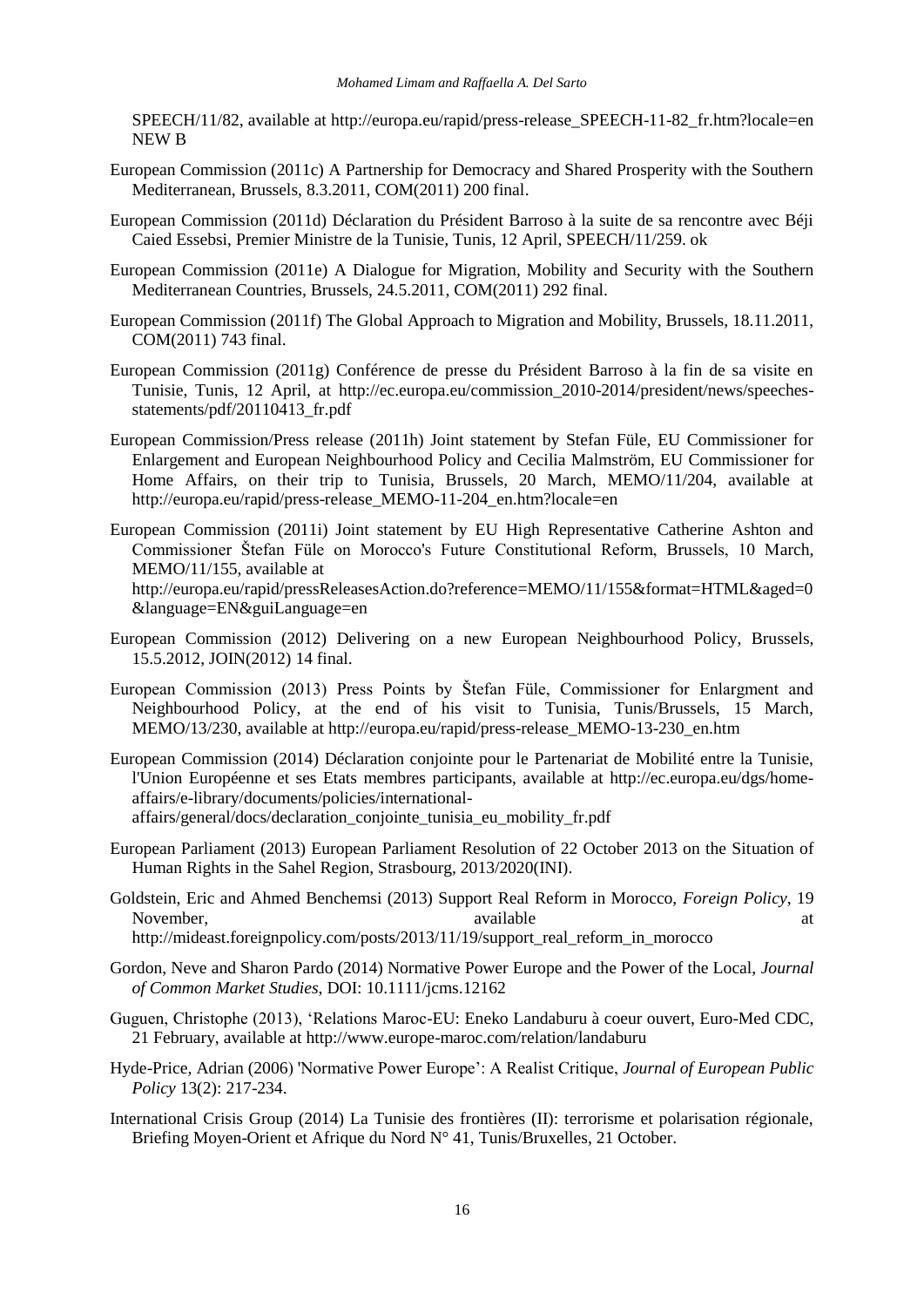- Jaziri, Houcine (2013) Speech delivered at the Conference on 'Conditions des Migrants Tunisiens : Droits, Aspirations et Développement', organised by the Return Migration and Development Platform at the Robert Schuman Centre for Advanced Studies, European University Institute, and L'Institut de Recherche sur le Maghreb Contemporain, Tunis, 29 Mai, available at <http://rsc.eui.eu/RDP/fr/conditionsdesmigrants/>
- Laabidi, Kamel (2013) Le Maroc doit libérer Ali Anouzla!, available at <https://salahelayoubi.wordpress.com/2013/10/10/le-maroc-doit-liberer-ali-anouzla/>
- Lavenex, Sandra (2014). The Power of Functionalist Extension: How EU Rules Travel, *Journal of European Public Policy* 21(6): 885-903.
- Lavenex, Sandra and Frank Schimmelfennig (2009) EU Rules beyond EU Borders: Theorizing External Governance in European Politics, *Journal of European Public Policy* 16(6): 791-812.
- Limam, Mohamed (2013) Intégration par conditionnalité : le Partenariat de mobilité de l'UE avec le Maroc et la Tunisie, paper presented at the international Conference 'Integration(s) in the Mediterranean / Intégration(s) en Méditerranée', University of Rennes-2, 24-25 October.
- Manners, Ian (2002) Normative Power Europe: A Contradiction in Terms? *Journal of Common Market Studies* 40(2): 235-258.
- Manners, Ian (2010) As You Like It: European Union Normative Power in the European Neighbourhood Policy. In Richard Whitman and Stefan Wolff (eds.) *The European Neighbourhood Policy in Perspective: Context, Implementation and Impact.* Basingstoke: Palgrave Macmillan, pp. 29-50.
- MED-ITER-RIGHTS (2013) UE-Maroc : un partenariat pour la mobilité en trompe l'œil, 27 Septembre, available at [http://mediterrights.wordpress.com/2013/09/27/ue-maroc-un-partenariat](http://mediterrights.wordpress.com/2013/09/27/ue-maroc-un-partenariat-pour-la-mobilite-en-trompe-loeil/)[pour-la-mobilite-en-trompe-loeil/](http://mediterrights.wordpress.com/2013/09/27/ue-maroc-un-partenariat-pour-la-mobilite-en-trompe-loeil/)
- Médecins Sans Frontières (2013) Violences, vulnérabilité et migration : Bloqués aux portes de l'Europe : Un Rapport sur les migrants subsahariens, March 2013, available at [http://www.msf](http://www.msf-azg.be/sites/default/files/informemarruecos2013_fr.pdf)[azg.be/sites/default/files/informemarruecos2013\\_fr.pdf](http://www.msf-azg.be/sites/default/files/informemarruecos2013_fr.pdf)
- Meunier, Sophie and Kalypso Nicolaïdis (2006) The European Union As A Conflicted Trade Power, *Journal of European Public Policy*, 13(6): 906-925.
- Nicolaïdis, Kalypso and Richard G. Whitman (eds) (2013) Normative Power Europe Revisited, *Cooperation and Conflict*, special issue, 48(2).
- Paoletti, Emanuela (2011) Power Relations and International Migration: The Case of Italy and Libya, *Political Studies* 59(2): 269-289.
- Schumacher, Tobias (2011) The EU and the Arab Spring: Between Spectatorship and Actorness, *Insight Turkey* 13(3): 107-119.
- Seeberg, Peter (2009) The EU as a Realist Actor in Normative Clothes: EU Democracy Promotion in Lebanon and the European Neighbourhood Policy, *Democratization* 16(1): 81-99
- TelQuel (2013) Coopération : L'UE impose de nouvelles règles, Actualités, 25 January, available at [http://www.telquel-online.com/Actualite/Economie/Cooperation-L-UE-impose-de-nouvelles](http://www.telquel-online.com/Actualite/Economie/Cooperation-L-UE-impose-de-nouvelles-regles/555)[regles/555](http://www.telquel-online.com/Actualite/Economie/Cooperation-L-UE-impose-de-nouvelles-regles/555)
- Teti, Andrea (2012) The EU's First Response to the 'Arab Spring': A Critical Discourse Analysis of the Partnership for Democracy and Shared Prosperity, *Mediterranean Politics* 17(3): 266-284.
- Tocci, Nathalie (ed.) (2008) *Who Is A Normative Foreign Policy Actor? The European Union and its Global Partners*. Brussels: Centre for European Policy Studies (CEPS).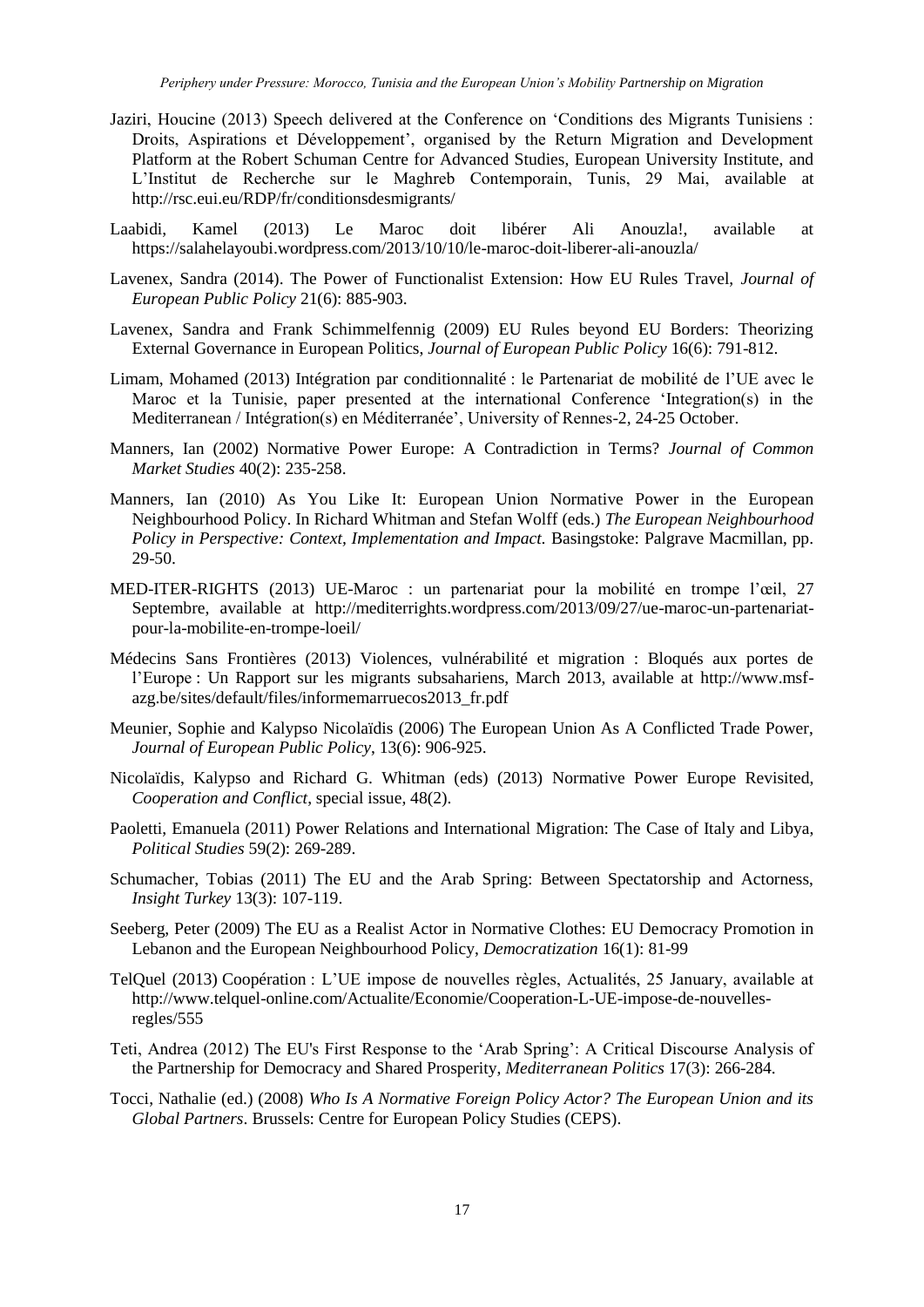- Tocci, Nathalie and Jean-Pierre Cassarino (2011) Rethinking Euro-Med Policies in the Light of the Arab Spring, *OpenDemocracy*, 25 March.
- Wendt, Alexander (1992) Anarchy Is What States Make of It: The Social Construction of Power Politics, *International Organization* 46(2): 391-425.
- Western Sahara Resource Watch (2010) European Parliament's Lawyers Declare EU Fishing Illegal, 23 February 2010, available at [http://www.wsrw.org/a105x1348,](http://www.wsrw.org/a105x1348) accessed 13 November 2011.
- Wolff, Sarah (2014) The Politics of Negotiating EU Readmission Agreements: Insights from Morocco and Turkey, *European Journal of Migration and Law* 16(1): 69–95.
- Zielonka, Jan (2006) *Europe as an Empire: The Nature of the Enlarged European Union*, Oxford: Oxford University Press.
- Zielonka, Jan (2013) Europe's New Civilizing Missions: The EU's Normative Power Discourse, *Journal of Political Ideologies* 18(1): 35-55.